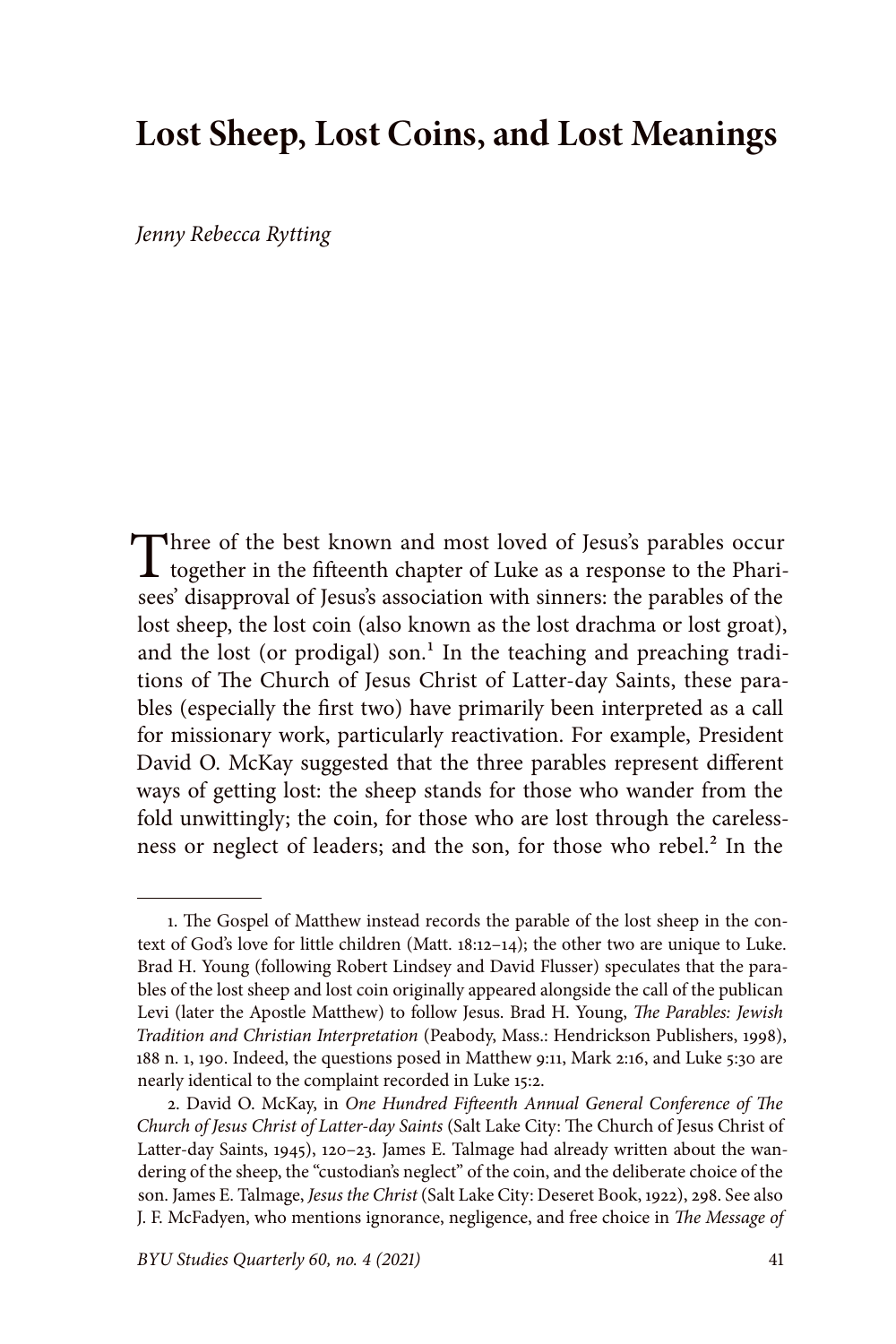*Ensign* article "Rescuing the Lost: Counsel for Parents and Leaders," Roy Bean explains how these parables demonstrate "three separate options for *how* the rescue can be carried out."3 And even the *Come, Follow Me—For Primary* manual asks the teacher to "testify that these parables teach that God wants us to help people who are lost come back to Him."4 The charge to Church members, then, is to join those seeking diligently until the lost sheep and coins are found and to watch and wait with open arms and hearts for prodigals to return.<sup>5</sup>

However, in the April 2016 general conference, then-President Dieter F. Uchtdorf suggested that there may be another level of meaning to the parable of the lost sheep:

Over the centuries, this parable has traditionally been interpreted as a call to action for us to bring back the lost sheep and to reach out to those who are lost. While this is certainly appropriate and good, I wonder if there is more to it.

Is it possible that Jesus's purpose, first and foremost, was to teach about the work of the Good Shepherd?

*the Parables* (London: Clarke, 1933), 142; George A. Buttrick, who speaks of "weak will and heedlessness," "another's fault or the mischances of life," and "calculated self-will" in *The Parables of Jesus* (New York: Richard R. Smith, 1930), 180; and William Barclay, who writes, "The coin was lost because someone lost it. . . . The sheep was lost because of its foolishness. . . . The son was lost because he quite deliberately took his own way," in *And Jesus Said: A Handbook on the Parables of Jesus* (1952; Philadelphia: Westminster Press, 1970), 185, emphasis removed.

<sup>3.</sup> Roy Bean, "Rescuing the Lost: Counsel for Parents and Leaders," *Ensign* 47, no. 1 (January 2017): 59.

<sup>4.</sup> *Come, Follow Me—For Primary: New Testament 2019,* May 6–12, [https://www](https://www.churchofjesuschrist.org/study/manual/come-follow-me-for-primary-new-testament-2019/18?lang=eng) [.churchofjesuschrist.org/study/manual/come-follow-me-for-primary-new-testament](https://www.churchofjesuschrist.org/study/manual/come-follow-me-for-primary-new-testament-2019/18?lang=eng) [-2019/18?lang=eng.](https://www.churchofjesuschrist.org/study/manual/come-follow-me-for-primary-new-testament-2019/18?lang=eng) The older manual it replaces likewise says the object of this lesson is "to help each child have the desire to help those who are less active return to full activity in The Church of [Jesus Christ](http://www.mormon.org/beliefs/jesus-christ)." "Lesson 19: The Lost Sheep, the Lost Coin, and the Prodigal Son," in *Primary 7: New Testament* (Salt Lake City: The Church of Jesus Christ of Latter-day Saints, 1997), 63–65.

<sup>5.</sup> See Brent H. Nielson, "Waiting for the Prodigal," *Ensign* 45, no. 5 (May 2015): 103. Elder Mark E. Petersen similarly says, "The Savior expects that we will participate in a rescue operation." Mark E. Petersen, in *One Hundred Twenty-Fourth Semi-annual General Conference of The Church of Jesus Christ of Latter-day Saints* (Salt Lake City: The Church of Jesus Christ of Latter-day Saints, 1953), 74. See also N. Eldon Tanner, "Search for the Wanderers," *Ensign* 1, no. 6 (June 1971): 59–61; Joseph B. Wirthlin, "Restoring the Lost Sheep," *Ensign* 14, no. 5 (May 1984): 39–41; Ben B. Banks, "Feed My Sheep," *Ensign* 29, no. 11 (November 1999): 9–11; Thomas S. Monson, "Ponder the Path of Thy Feet," *Ensign* 44, no. 11 (November 2014): 86–88; and Gary E. Stevenson, "Shepherding Souls," *Ensign* 48, no. 11 (November 2018): 110–13.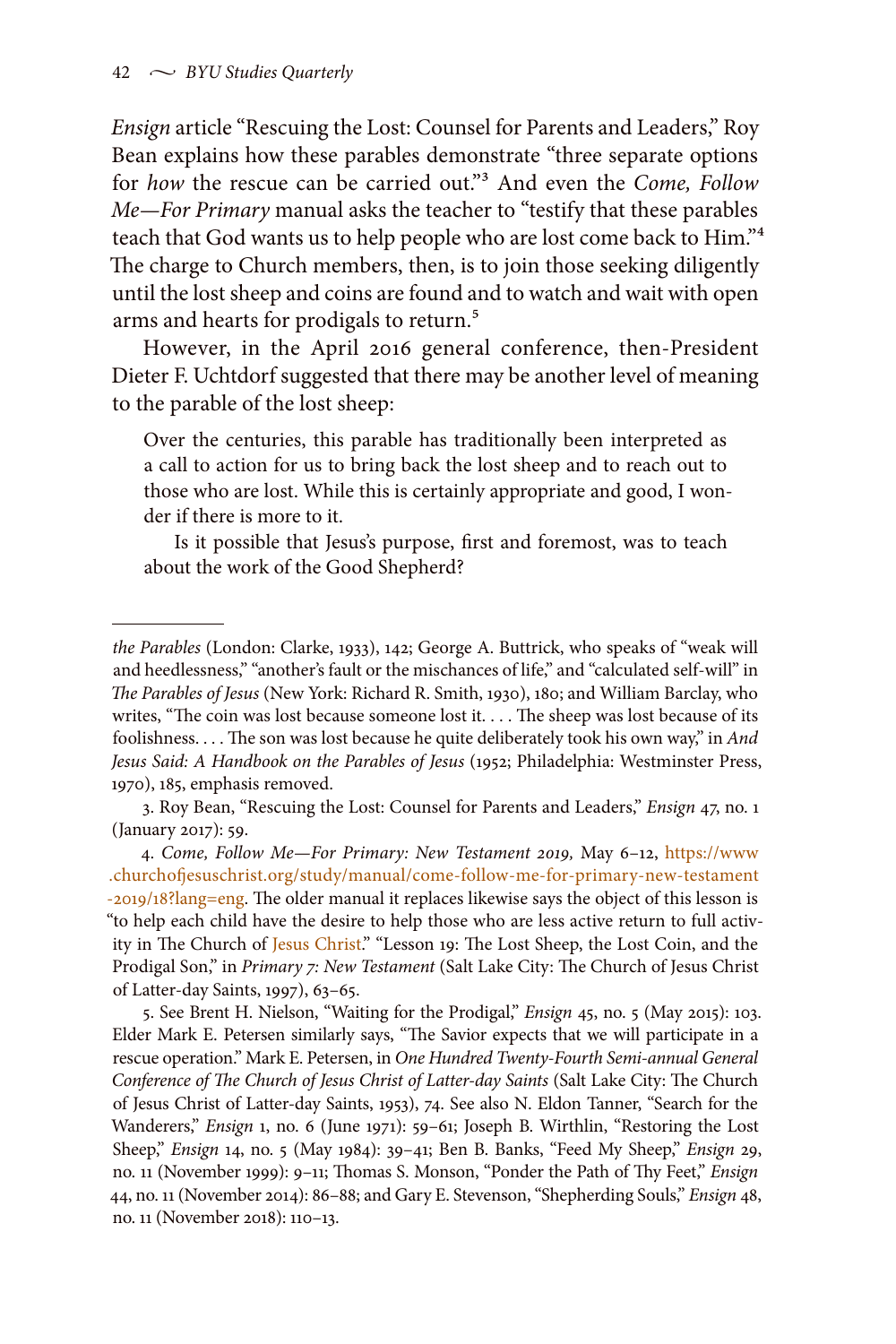Is it possible that He was testifying of God's love for His wayward children?

Is it possible that the Savior's message was that God is fully aware of those who are lost—and that He will find them, that He will reach out to them, and that He will rescue them?6

The answer to these rhetorical questions is, of course, a resounding "yes!" In addition to President Uchtdorf's apostolic insight, this interpretation of the parable of the lost sheep in fact has a long tradition in patristic and medieval writings, as this essay will show. Jerome (c. 347–420) was the first to connect the parable with the title Good Shepherd from John 10:11–18, but Hilary of Poitiers (c. 310–67) and Ambrose (c. 340–97) had already established the allegorical reading of the parable with Christ as the man with one hundred sheep.<sup>7</sup> Looking at such readings opens up this parable, along with its sister parable of the lost coin, in new—or rather old but forgotten—ways.

As it happens, all of the biblical parables were read allegorically from at least the second century, as shown in commentaries by Irenaeus (c. 130–202), Clement of Alexandria (c. 150–215), Origen (184/85–253/54), and others. Although Origen has been called the "father of allegorical

<sup>6.</sup> Dieter F. Uchtdorf, "He Will Place You on His Shoulders and Carry You Home," *Ensign* 46, no. 5 (May 2016): 102. President Uchtdorf was by no means the first to make this connection: Elder David B. Haight said, "The Savior's analogy of the lost sheep vividly portrays the concern he has for all, but especially those that might stray. The Savior's mission is to try to save all." David B. Haight, "Feed the Flock," *Ensign* 5, no. 5 (May 1975): 12. Elder M. Russell Ballard adds, "Why did Jesus teach these parables [in Luke 15]? He wanted us to know that none of us will ever be so lost that we cannot find our way again through His Atonement and His teachings." M. Russell Ballard, "That the Lost May Be Found," *Ensign* 42, no. 5 (May 2012): 100. And a representative retelling for children says, "Jesus Christ is like the shepherd in the story, and we are like the sheep. . . . That is why the scriptures call Him the Good Shepherd." Margo Mae, "The Shepherd and the Lost Sheep," *Friend* 43, no. 6 (June 2013): 36. Also, while the Primary and Sunday School *Come, Follow Me* manuals focus on reactivation, the individual study guide notes both that "we all need rescuing" and that "we can all participate in the rescue." *Come, Follow Me—For Individuals and Families: New Testament 2019,* May 6–12, [https://www.churchof](https://www.churchofjesuschrist.org/study/manual/come-follow-me-for-individuals-and-families-new-testament-2019/18?lang=eng) [jesuschrist.org/study/manual/come-follow-me-for-individuals-and-families-new-testa](https://www.churchofjesuschrist.org/study/manual/come-follow-me-for-individuals-and-families-new-testament-2019/18?lang=eng) [ment-2019/18?lang=eng](https://www.churchofjesuschrist.org/study/manual/come-follow-me-for-individuals-and-families-new-testament-2019/18?lang=eng). Furthermore, even talks that use this parable to focus on the rescuing role of Church members or leaders (as does Elder Haight's above) often combine it with references both to scriptural passages that identify the Lord as a shepherd, or *the* Shepherd, such as Psalm 23, John 10, and Alma 5, and to those that call on others to be shepherds, such as Ezekiel 34, John 21, and 1 Peter 5:2–4. See, for example, L. Tom Perry, "Bring Souls to Me," *Ensign* 39, no. 5 (May 2009): 109–12.

<sup>7.</sup> Stephen L. Wailes, *Medieval Allegories of Jesus' Parables* (Berkeley: University of California Press, 1987), 129.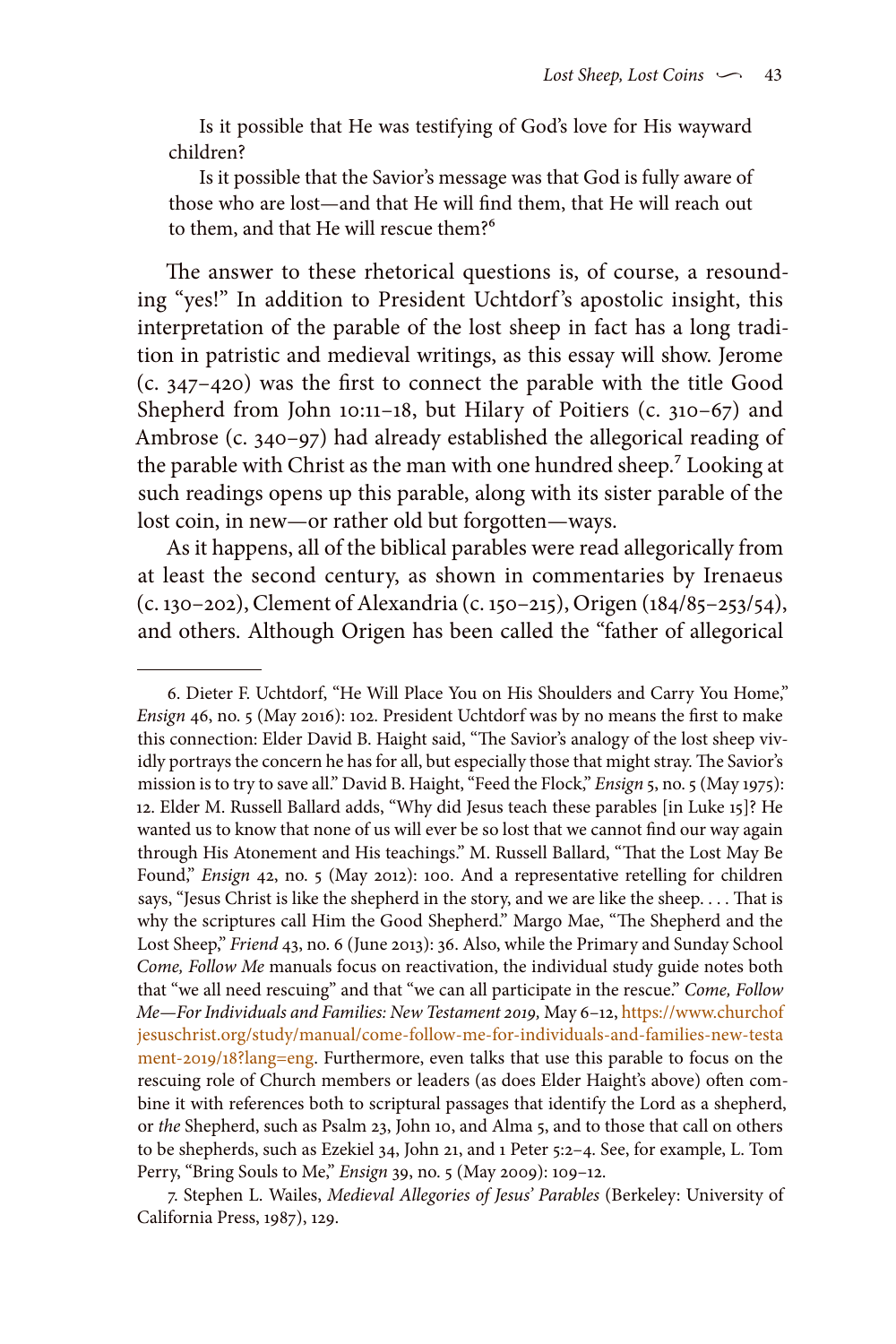interpretation in the Christian Church," he attributes many of his explications to church "elders," suggesting an already established exegetical practice.<sup>8</sup> Later patristic, medieval, and early modern writers built upon these allegorical interpretations and included them in glosses on the Bible (roughly the equivalent of the footnotes and Bible Dictionary in editions issued by The Church of Jesus Christ of Latter-day Saints) and in sermon collections meant both for preaching and for private study. It was not until the late nineteenth century that these readings fell out of favor.<sup>9</sup> The mid-twentieth-century biblical scholars Charles H. Dodd and Joachim Jeremias went so far as to claim that the allegorical interpretations of the parables of the sower and of the wheat and tares recorded in the synoptic Gospels<sup>10</sup> were not in fact part of Christ's teachings but based on traditions that had developed after his death.<sup>11</sup>

However, the English word "parable" is essentially a transliteration of the Greek πάράβολή (*parabolē*), which means "comparison," "analogy," or "juxtaposition" (literally, "to set beside"), and suggests a correspondence of literal and symbolic meanings. In their study of New Testament parables, Jay A. Parry and Donald W. Parry affirm that the "principle of comparison is a major feature of Christ's parables" and that things, people, animals, and events in them "may serve as symbols of eternal

<sup>8.</sup> M. L. W. Laistner, *Thought and Letters in Western Europe, A.D. 500 to 900,* rev. ed. (Ithaca, N.Y.: Cornell University Press, 1957), 65; *Origen: Homilies on Luke, Fragments on Luke,* trans. Joseph T. Lienhard, The Fathers of the Church: A New Translation, vol. 94 (Washington, D.C.: Catholic University of America Press, 1996), 138; Wailes, *Medieval Allegories,* 59.

<sup>9.</sup> The seminal work in rejecting the allegorical readings of biblical parables is Adolf Jülicher, *Die Gleichnisreden Jesu,* 2 vols. (Tübingen: Mohr Sieback, 1888–99); he was followed by Charles H. Dodd, especially *The Parables of the Kingdom* (London: Nisbet, 1948), and Joachim Jeremias, *The Parables of Jesus,* trans. S. H. Hooke (New York: Scribner, 1955). Matthew Black complains that Jülicher's total rejection of allegory "has dominated [biblical parables'] interpretation almost as tyrannically as the allegorical method of the earlier centuries." Matthew Black, "The Parables as Allegory," *Bulletin of the John Rylands Library* 42 (1960): 275. Implicit in his complaint, however, is a tacit agreement that medieval allegorical exegesis was also "tyrannical."

<sup>10.</sup> Matthew 13:18–23, 36–43; Mark 4:13–20; Luke 8:11–15; compare Doctrine and Covenants 86:1–7.

<sup>11.</sup> Dodd, *Parables,* 2–3; Jeremias, *Parables,* 10–11, 52–70. Jeremias further blames allegorization for "centuries of distortion and ill-usage" that covered the parables with "a thick layer of dust" (16–17). For an overview of the history of parable interpretation, see Warren S. Kissinger, *The Parables of Jesus: A History of Interpretation and Bibliography,*  ATLA Bibliography Series, vol. 4 (Metuchen, N.J.: Scarecrow, 1979).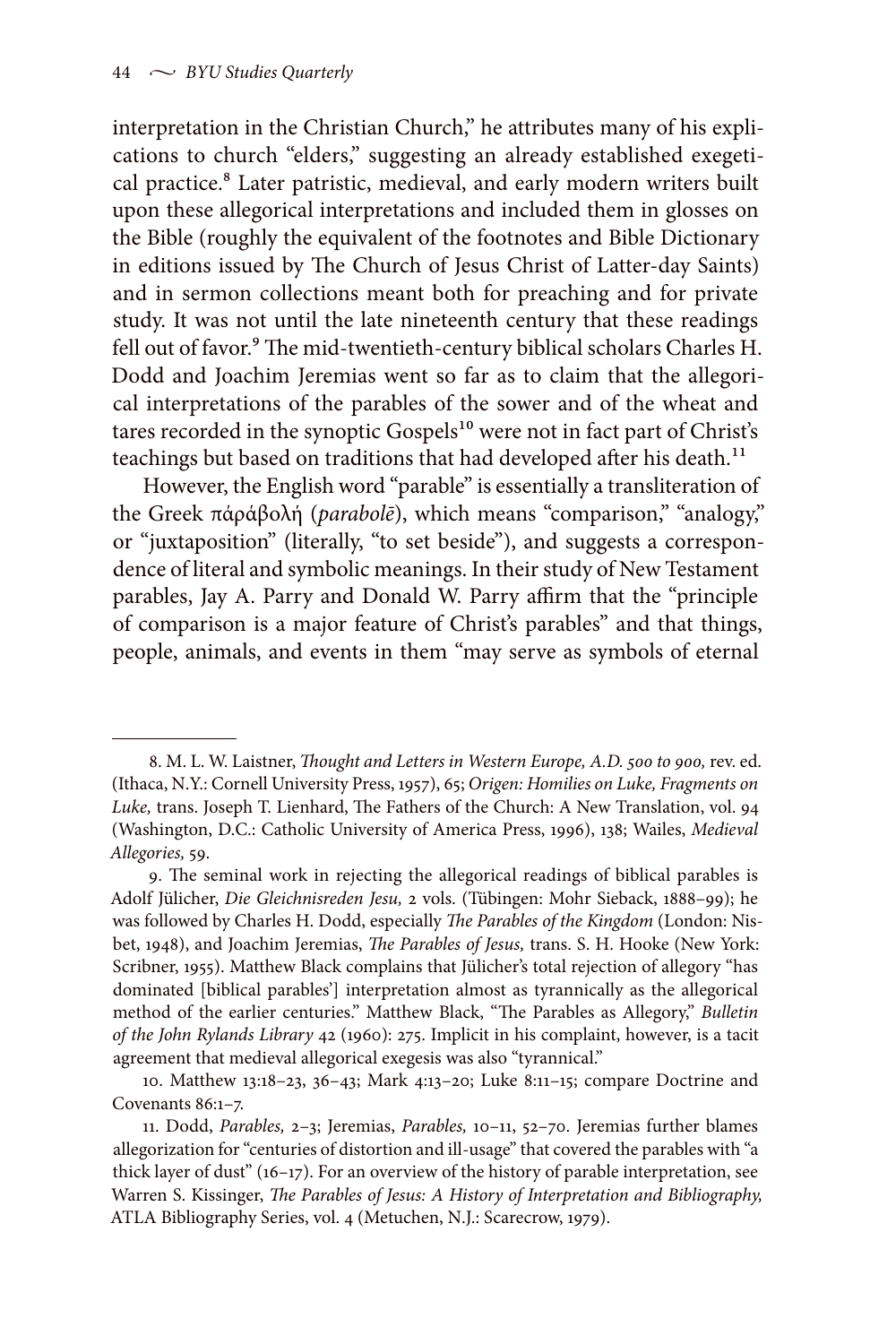truths."12 Writing in the mid-nineteenth century, Richard Trench says that parables differ from allegories "in form rather than in essence" (in that the parable compares two things while allegory blends them together, though this difference seems trifling). Also, while Alexander Bruce objects to allegorization on the grounds that it robs parables of "human pathos" and real-life immediacy, the widely acknowledged allegory of the Good Shepherd pulls at the heartstrings with "I lay down my life for the sheep" (John 10:15).<sup>13</sup> Besides, whether called allegorical or not, nearly all parable interpretations are figurative in some way.<sup>14</sup>

Furthermore, moral and allegorical readings are not mutually exclusive; scripture was commonly interpreted on four different levels from the fourth through the sixteenth centuries: "*Littera gesta docet, quid credas allegoria, / Moralis quid agas, quo tendas anagogia.* (The letter shows us what God and our fathers did; / The allegory shows us where our faith is hid; / The moral meaning gives us rules of daily life; / The anagogy

13. Richard Chenevix Trench, *Notes on the Parables of Our Lord,* 5th ed., rev. ed. (1847; London: John W. Parker, 1853), 8; Alexander Balmain Bruce, *The Parabolic Teach*ing of Christ: A Systematic and Critical Study of the Parables of Our Lord (New York: A.C. Armstrong, 1883), 279. The repeated plea "What could I have done more for my vineyard?" in the allegory of the olive trees (Jacob 5:41, 47, 49) seems equally poignant. Also, analogy ("Christ is like a shepherd") and allegory ("The shepherd symbolizes Christ") differ no more than simile and metaphor do.

14. For example, the coins and sheep in the parables from Luke 15 are not usually taken to signify actual coins and sheep, whether the interpretive approach is labeled allegorical or historical—except in an anomalous article that reads these parables as a lesson on taking risks because the shepherd leaves the ninety-nine behind to seek the one, while the woman uses costly oil to light her lamp while looking for the coin, and both chances pay off: "The kingdom became visible in the risky and unexpected action of an unexpected person." Ernest van Eck, "A Realistic Reading of the Parable of the Lost Coin in Q: Gaining or Losing Even More?" *HTS Theological Studies* 75, no. 3 (2019): 7, [https://doi.org/10.4102/hts.v75i3.5656.](https://doi.org/10.4102/hts.v75i3.5656)

<sup>12.</sup> Jay A. Parry and Donald W. Parry, *Understanding the Parables of Jesus Christ* (Salt Lake City: Deseret Book, 2006), xi. In the Greek Septuagint, the term *parabolē* is typically used to translate the Hebrew *mašal* (from a verb meaning "to be like," although Jeremias defines it as "riddle, dark saying" based on an Ethiopian cognate and the Hebrew synonym *hidha*); *mašal* is used to refer to everything from metaphors and bywords to derisive songs, prophetic oracles, and allegorical parables similar to those in the New Testament. In the Greek New Testament, *parabolē* also covers a range of meanings, from "proverb," "riddle," and "rule" to "parable" itself. Since the terms *mašal* and *parabolē* are so elastic, attempts to draw careful distinctions between biblical parables and related forms such as metaphors, similitudes, and allegories are not linguistically justifiable based on Hebraic or Greek usage. See Jeremias, *Parables,* 14 n. 21; Henry Barclay Swete, *The Parables of the Kingdom: A Course of Lectures* (London: Macmillan, 1920), 1–2; and John Drury, *The Parables in the Gospels: History and Allegory* (New York: Crossroad, 1985), 8–15.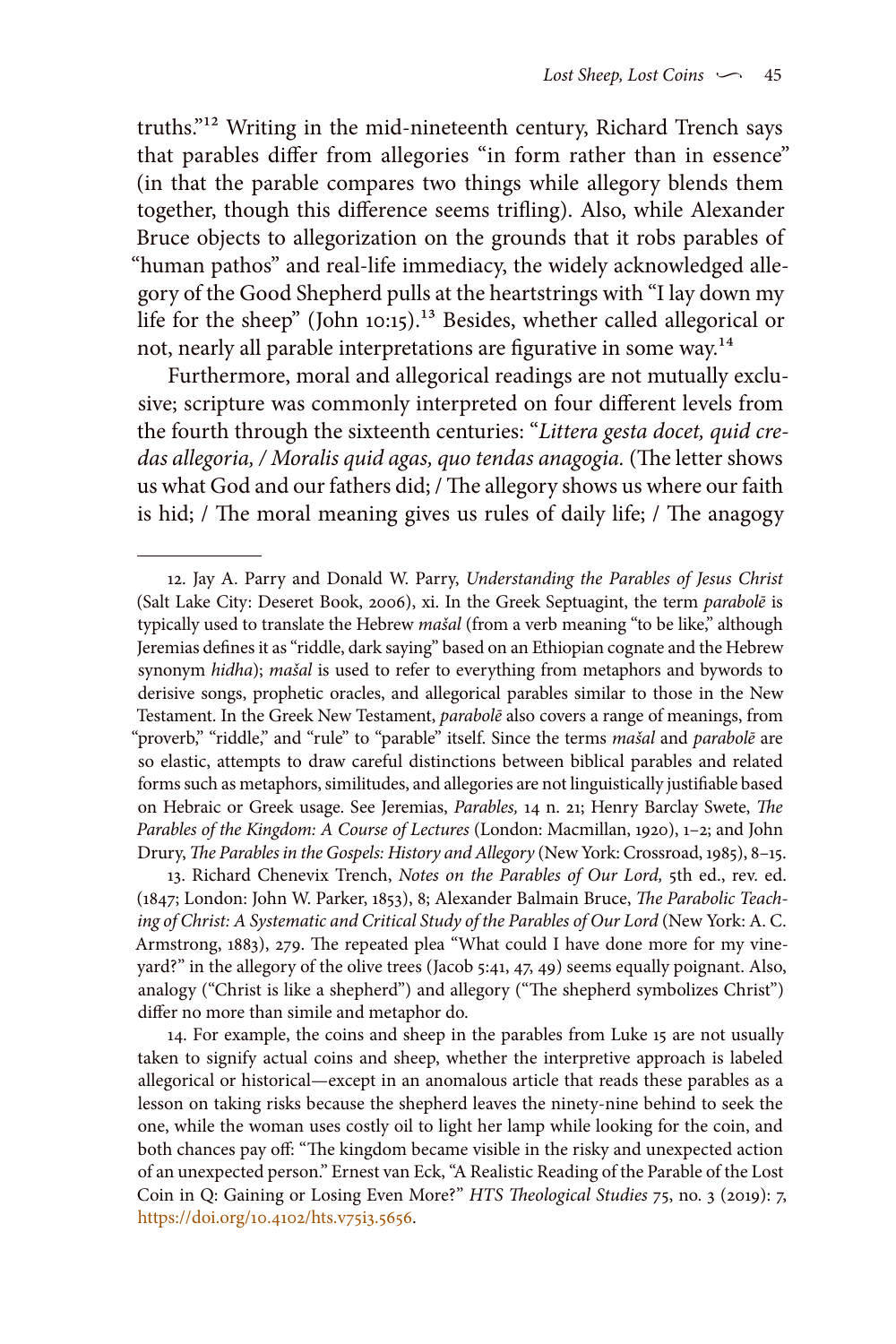shows us where we end our strife.)"15 Though medieval sermons seldom develop all four levels, many contain allegorical readings relating to salvation history accompanied by more personal moral applications.

The Prophet Joseph Smith said that identifying the original context of a parable is crucial to its interpretation: "I have [a] Key by whi[c]h I understa[n]d the scripture. I enq[u]ire what was the question whi[c]h drew out the answer."<sup>16</sup> And this is just what most medieval sermons on these parables do. Speaking of the parable of the lost sheep, a sermon cycle known as the Middle English *Mirror* explains, "The Pharisees . . . complained against [Christ] that he who forgave sins came among the sinful. But he told them a parable that touched himself and them both: himself because he rescued the sinful and them because they should not complain."17 And the *Northern Homily Cycle* says bluntly, "A parable to them he taught / To prove that they in the law knew naught."<sup>18</sup>

17. *The Middle English "Mirror": An Edition Based on Bodleian Library, MS Holkham Misc. 40* (Tempe, Ariz.: Arizona Center for Medieval and Renaissance Studies, 2002), 282–83. All translations are mine unless otherwise indicated. The *Mirror* was translated into Middle English prose in the fourteenth or early fifteenth century from Robert de Gretham's *Miroir,* a mid-thirteenth-century cycle of homilies rendered in Anglo-Norman verse and dedicated to the lady Aline, with the hope that she would find them to be more uplifting than her usual fare of secular romances and *chansons de geste.* K. V. Sinclair has identified "Aline" as Lady Elena of Quency; see "The Anglo-Norman Patrons of Robert the Chaplain and Robert of Greatham," *Forum for Modern Language Studies* 28, no. 3 (July 1992): 193–208.

18. *The Northern Homily Cycle: The Expanded Version in MSS Harley 4196 and Cotton Tiberius E VII,* ed. Saara Nevanlinna (Helsinki: Société Néophilologique, 1972), 2:285 (lines 15300–301). The *Northern Homily Cycle* exists in three versions: the original (or unexpanded) version, an expanded version in a Midlands dialect, and a separate expanded version in a Northern dialect, quoted here. H. Leith Spencer tentatively suggests that the *Northern Homily Cycle* "may belong to that world of private biblical study by the laity." H. Leith Spencer, *English Preaching in the Late Middle Ages* (Oxford: Clarendon, 1993), 154–55. Thomas J. Heffernan rather "believe[s] it was composed for oral delivery in church." "The Authorship of the 'Northern Homily Cycle': The Liturgical

<sup>15.</sup> Robert M. Grant, *A Short History of the Interpretation of the Bible,* rev. ed. (1948; New York: Macmillan, 1963), 119, translation in original. The moral level is commonly known as tropological.

<sup>16. &</sup>quot;Journal, December 1842–June 1844; Book 1, 21 December 1842–10 March 1843," [157], Joseph Smith Papers, accessed March 1, 2021, [https://www.josephsmithpapers.org/](https://www.josephsmithpapers.org/paper-summary/journal-december-1842-june-1844-book-1-21-december-1842-10-march-1843/165) [paper-summary/journal-december-1842-june-1844-book-1-21-december-1842-10-march](https://www.josephsmithpapers.org/paper-summary/journal-december-1842-june-1844-book-1-21-december-1842-10-march-1843/165) [-1843/165](https://www.josephsmithpapers.org/paper-summary/journal-december-1842-june-1844-book-1-21-december-1842-10-march-1843/165). Admittedly he says this in the context of rejecting allegorical readings of the parable of the lost son that refer to "nations"—for example, Jews and Gentiles (p. [158]). (It is noteworthy that he knew of these interpretations, which have patristic origins and a long tradition.)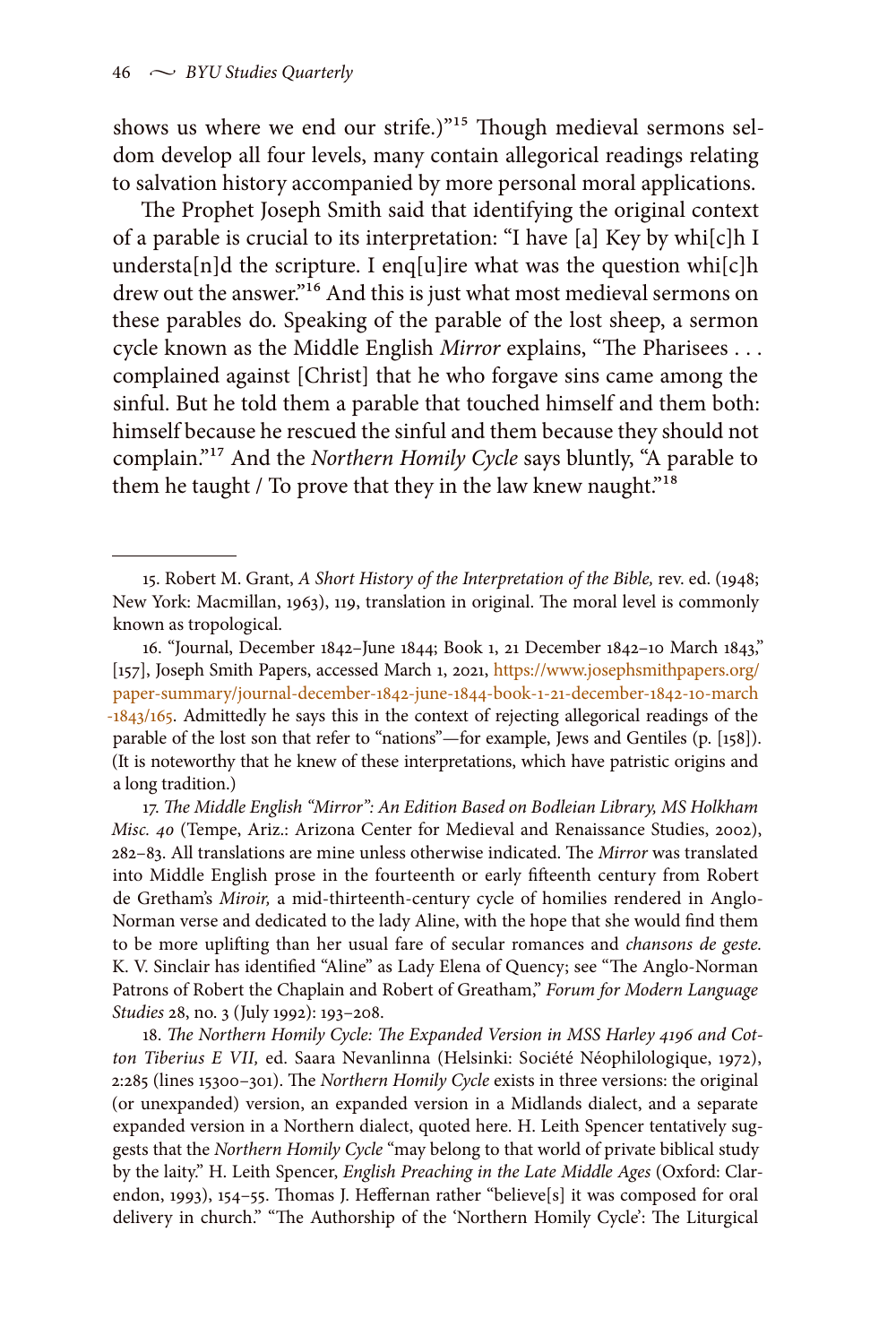In other words, since the parables of the lost sheep and the lost coin counter criticism of Jesus's actions, it makes sense that their primary purpose was to clarify his own role as Savior. The basic situation, as given in Luke, can be summed up with a simple question-and-answer exchange: "Why do you eat with sinners?" "Because I'm here to save them."19 In Matthew, the parable of the lost sheep follows Jesus's comments about little children, which were in turn prompted by the disciples asking, "Who is the greatest in the kingdom of heaven?" (Matt. 18:1). In Joseph Smith's translation, the verse leading directly into the parable reads, "For the Son of man is come to save that which was lost, and to call sinners to repentance; but these little ones have no need of repentance, and I will save them" (Joseph Smith Translation, Matt. 18:11). The connecting thread between the two parable settings seems to be the inherent worth of—and God's redemptive care for—all who are overlooked by those puffed up with self-righteousness. The typical missionary-minded application is not directly related to either situation; while still valid, it relies on extrapolation: Jesus seeks those who are lost; thus, so should we. Admittedly, this extrapolation is made easier by the rhetorical questions used to open the parables and the resurrected Christ's instructions to the Apostle Peter to "feed my sheep."20

Because liturgical calendars assign specific passages of scripture to each day of the year, medieval churchgoers would typically hear the parables of the lost sheep and lost coin at least annually. Luke 15:1–10 was the gospel reading for the third Sunday after Trinity (the eleventh after Easter) in both the Sarum and York Uses; in the Roman rite, it was used the previous week, for the third Sunday after Pentecost.<sup>21</sup> Some sermons

Affiliation of the Sunday Gospel Pericopes as a Test," *Traditio* 41 (1985): 289, [https://doi](https://doi.org/10.1017/S0362152900006929) [.org/10.1017/S0362152900006929](https://doi.org/10.1017/S0362152900006929).

<sup>19.</sup> Henry Calderwood imagines a similar exchange in *The Parables of Our Lord: Interpreted in View of Their Relations to Each Other* (London: Macmillan, 1880), 19. G. R. H. Shafto remarks that these parables "vindicate Jesus' friendship with the religious outcasts of His day against the sneers of Pharisees." G. R. H. Shafto, *The Stories of the Kingdom: A Study of the Parables of Jesus* (London: Student Christian Movement, 1922), 63. And Hugh Martin adds, "These stories are Jesus' defense of Himself for keeping bad company." Hugh Martin, *The Parables of the Gospels and Their Meanings for Today* (New York: Abingdon, 1937), 160.

<sup>20.</sup> John 21:16–17. See also "How think ye?" (Matt. 18:12); "What man of you, having an hundred sheep, if he lose one of them . . . ?"; "Either what woman having ten pieces of silver, if she lose one piece . . . ?" (Luke 15:4, 7).

<sup>21.</sup> Francisci Henrici Dickinson, ed., *Missale ad usum insignis et praeclarae ecclesiae sarum* (Burntisland, Scotland: E prelo de pitsligo, 1861–83), 467; Wailes, *Medieval*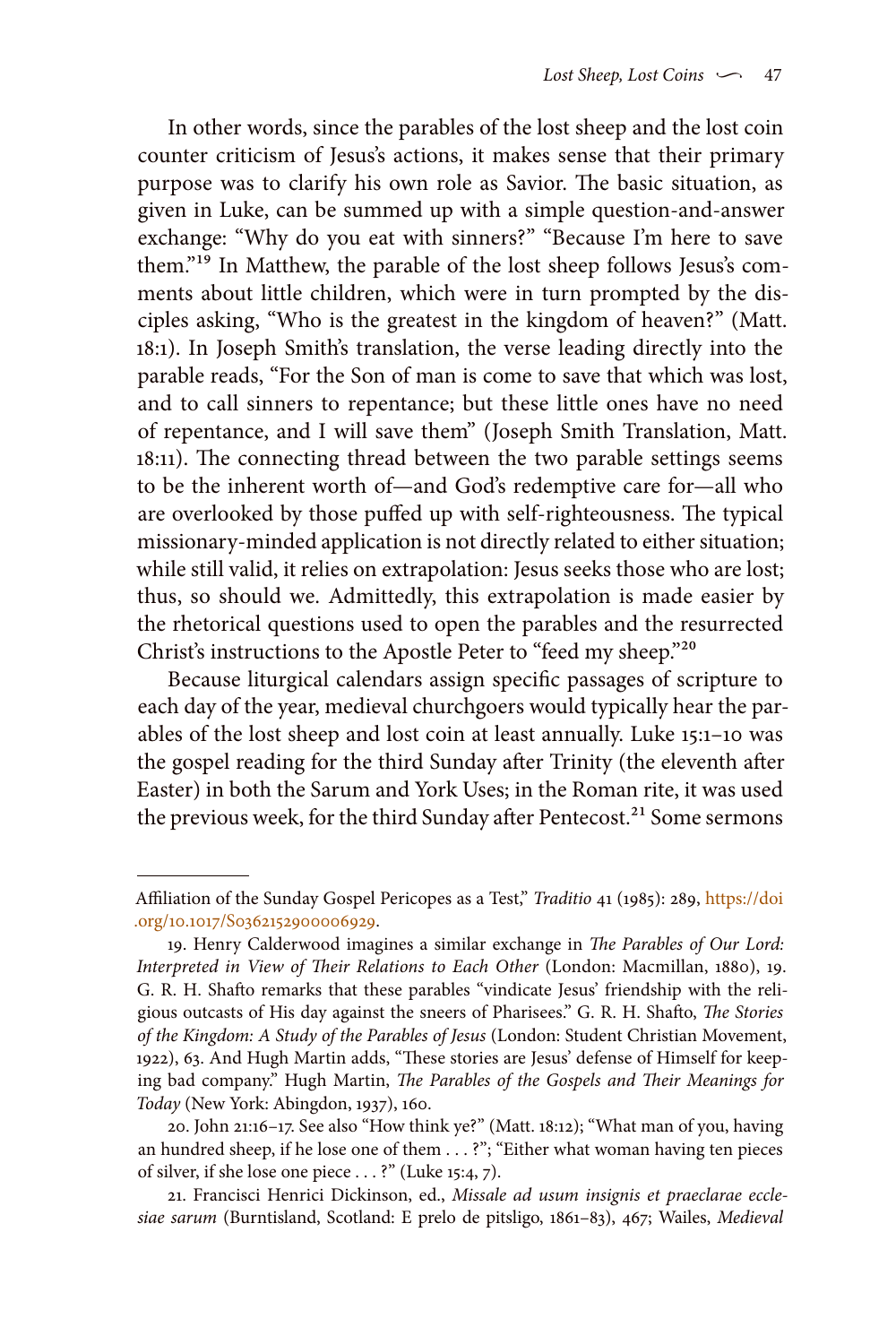based on this pericope explicate both parables; others focus just on the lost sheep.<sup>22</sup> This present article draws primarily from Middle English sermons, though the fact that most of these sermons were translated from either Latin or French suggests that the commentary they contain was widespread.

In a previous issue of *BYU Studies,* John W. Welch explores the early Christian allegorical interpretation of the good Samaritan and argues that this parable "become[s] even richer when understood in terms of restored Latter-day Saint doctrines of God's plan of salvation." In a version of that article adapted for the *Ensign,* he further explains how understanding the parable in this way "adds eternal perspectives to its moral imperatives."<sup>23</sup> The same is true of the parables of the lost sheep and the lost coin, which, like the parable of the good Samaritan, were traditionally connected with Christ's incarnation. In fact, I argue that this is their primary meaning and that subsequent moral lessons are valuable but subordinate.

### **One Hundred Sheep**

Most modern readers probably assume that all one hundred of the sheep represent people, with the ninety-nine as those who are righteous (or active in the Church) and the lost sheep as the sinner (or those who are less active or not members). However, in the early interpretations of the parable (beginning with Hilary of Poitiers), the ninety-nine sheep are most commonly seen as the angels in heaven, while the lost sheep is humankind,

*Allegories,* 7. Sarum Use, which originated at Salisbury Cathedral, was the most commonly used liturgical calendar in late medieval England. Spencer, *English Preaching in the Late Middle Ages,* 22. Also, sermon cycles based on Sunday gospel readings are better attested than weekday collections, and the parable of the lost son (which remains outside the scope of this essay) was assigned to the second Saturday in Lent in all three of these rites.

<sup>22.</sup> This pattern also seems to hold in modern preaching, including that of The Church of Jesus Christ of Latter-day Saints. I have not found a single general conference talk that mentions the lost coin without also referring to one or both of the other two parables in Luke 15, while those two are often discussed singly.

<sup>23.</sup> John W. Welch, "The Good Samaritan: A Type and Shadow of the Plan of Salvation," *BYU Studies* 38, no. 2 (Spring 1999): 73; John W. Welch, "The Good Samaritan: Forgotten Symbols," *Ensign* 37, no. 2 (February 2007): 47. See also John W. Welch and Jeannie S. Welch, *The Parables of Jesus: Revealing the Plan of Salvation* (American Fork, Utah: Covenant Communications, 2019). Their commentary on the parable of the lost sheep does not consider patristic sources, though their discussion of the parable of the lost son does (96–98, 102–9).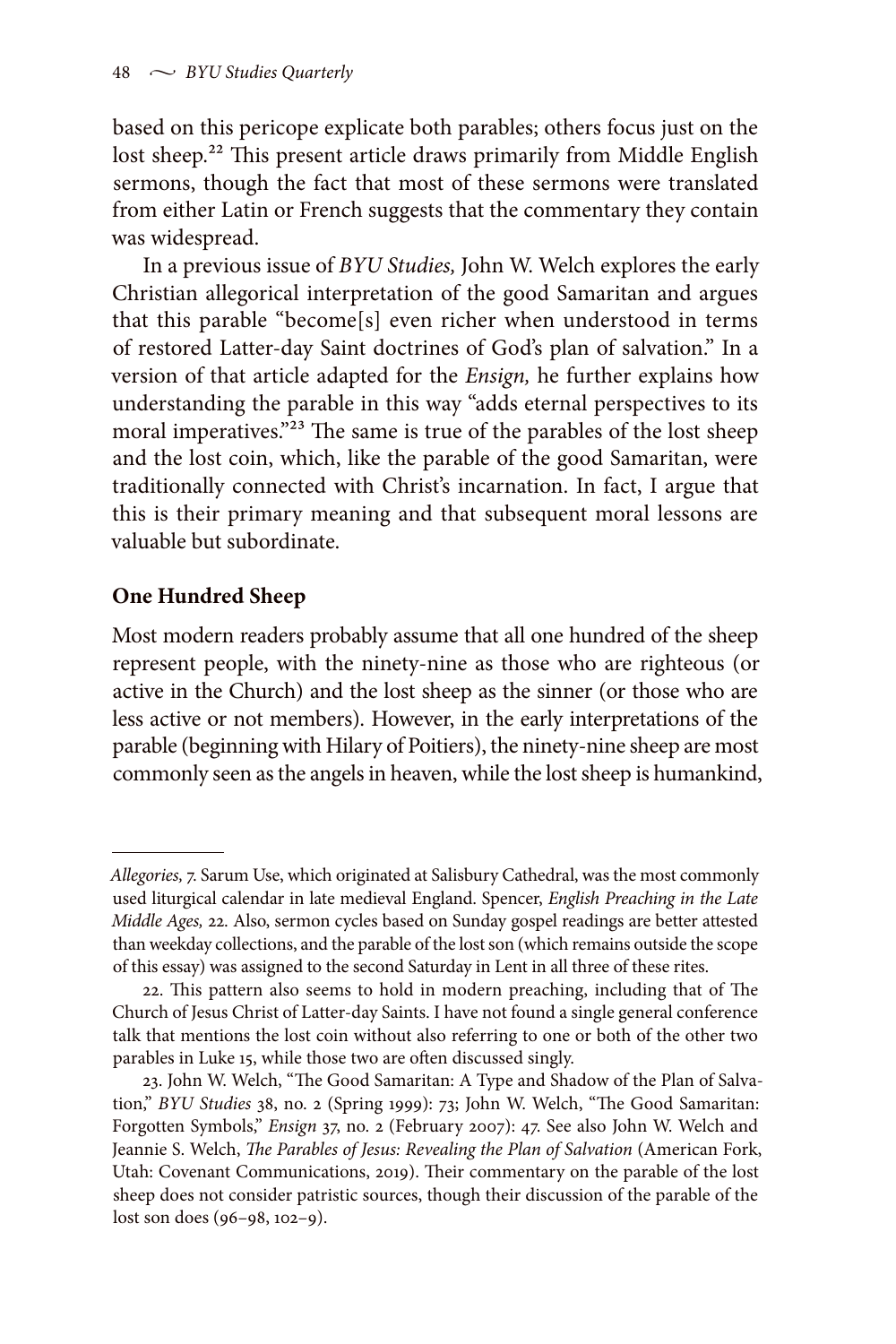as in this influential explanation by Gregory the Great (c.  $540-602$ ):<sup>24</sup> "As one hundred is a perfect number, God had one hundred sheep when he created angels and men. But one sheep was lost: for man sinned and abandoned the pastures of life. But their shepherd left the ninety-nine in the desert: he left all those lofty choirs of angels in heaven. How can heaven be called a desert, unless it is because it is deserted? Man deserted it when he sinned, but the ninety-nine sheep remained in the desert while God went to seek the straying one here on earth."25

Gregory's homily, whether directly or indirectly, appears to be the main source of the lost sheep sermon in the Middle English *Mirror*: "God himself had a hundred sheep when he made angels and man. But he lost one when man sinned, when he forsook everlasting life for the lust of his flesh. . . . And when the number that God had made to his bliss was broken, in order to restore again that same fault, God came to earth to seek man. The man that was lost he sought on earth to fulfill the number that he had made. He sought man, in truth, when he became man for us."26

The doctrine of The Church of Jesus Christ of Latter-day Saints clearly has a different view of the Fall (which is recognized as part of God's

26. *Middle English "Mirror,"* 283.

<sup>24.</sup> Wailes identifies a handful of alternate interpretations but explains that this one gained the widest currency. Wailes, *Medieval Allegories,* 128–29. Indeed, by the Middle Ages, this reading was nearly universal, appearing in every sermon indexed by Veronica O'Mara and Suzanne Paul that explicates the ninety-nine sheep. Veronica O'Mara and Suzanne Paul, *A Repertorium of Middle English Prose Sermons,* 4 vols. (Turnhout, Belgium: Brepols, 2007).

<sup>25.</sup> Pope Saint Gregory the Great, "Homilia XXXIV in Evangelia," in *Parables of the Gospel,* trans. Nora Burke (Dublin: Scepter, 1960), 124–25. To account for both versions of the parable, he adds, "But where Luke tells us, 'in the desert,' Matthew, in the same context, says: 'in the mountains,' as if to indicate that the ninety-nine which did not stray remained in the heights, that is, in heaven" (125). Here a significant discrepancy must be noted: in the Latin Vulgate, the phrase "in the mountains" clearly applies to the location of the ninety-nine sheep who were left behind ("nonne relinquit nonaginta novem in montibus, et vadit quærere eam quæ erravit"); in the Greek, its antecedent is ambiguous ("οὐχὶ ἀφήσει τὰ ἐνενήκοντα ἐννέα ἐπὶ τὰ ὄρη καὶ πορευθεὶς ζητεῖ τὸ πλανώμενον"). *Biblia Sacra Vulgata,* The Clementine Text Project, updated December 15, 2020, [http://](http://vulsearch.sourceforge.net) [vulsearch.sourceforge.net;](http://vulsearch.sourceforge.net) *Novum Testamentum Graece* (Nestle-Aland), 28th ed. (Stuttgart: Deutsche Bibelgesellschaft, 2012),<https://academic-bible.com>. Modern translations are split between attaching the phrase to the ninety-nine sheep and to where the shepherd goes to seek the lost one; the KJV does the latter. Joseph Smith moved the phrase "in the wilderness" in his translation of Luke 15:4 so that it also refers to the location of the lost sheep rather than that of the ninety-nine left behind. In addition, some later exegetes distinguish between Matthew's πλανηθῇ (strayed) and Luke's ἀπολέσας (lost). See Young, *Parables,* 190.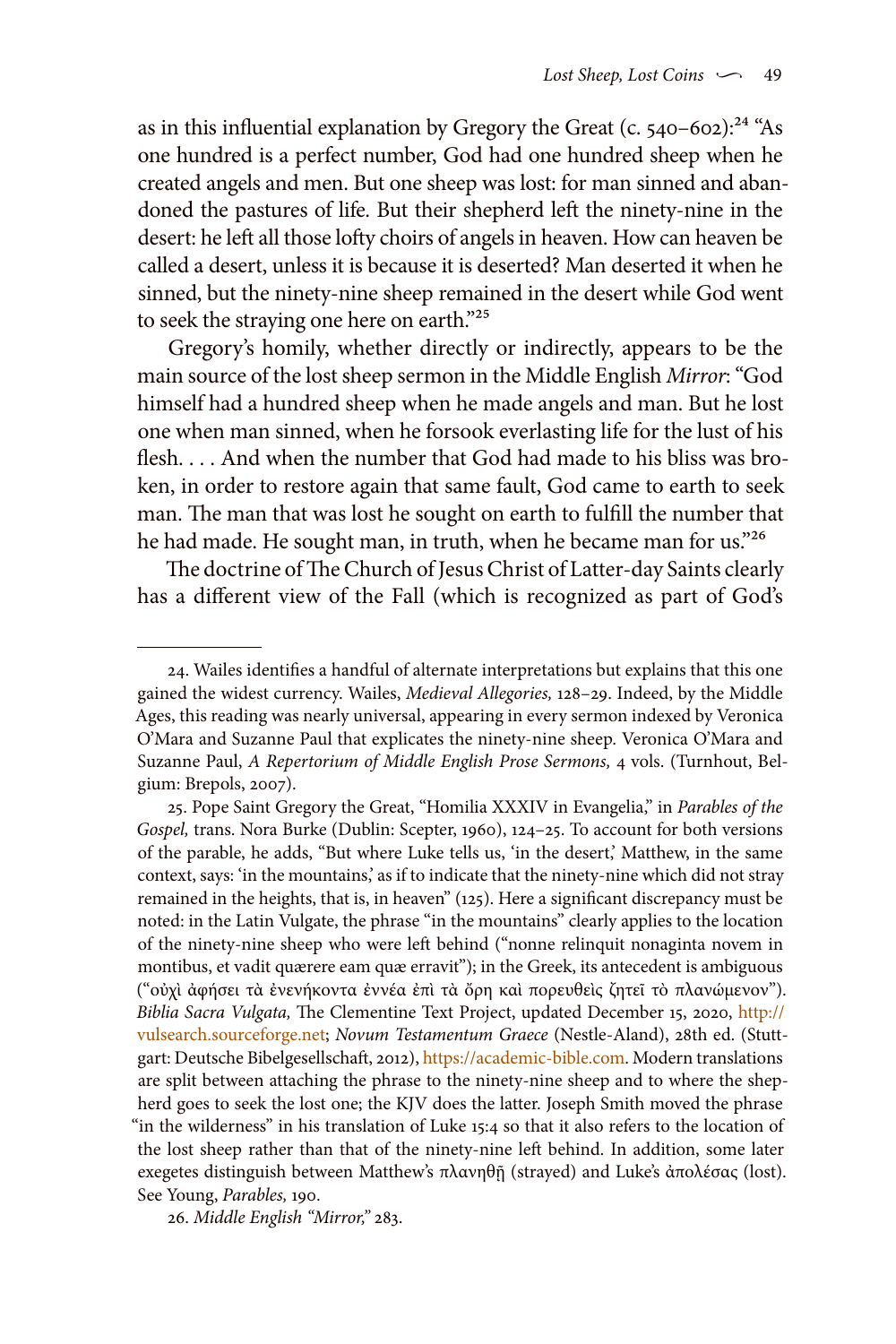plan) and of angels (who are pre- or postmortal people rather than a different class of beings). However, seeing the lost sheep as humankind as a whole accords with Church teachings about the universality of Christ's Atonement and its applicability to those who die without law or as little children (who are incapable of sinning).<sup>27</sup> This perspective is particularly germane to Joseph Smith's inspired addition to the parable setting in Matthew 18, which is reinforced by the verse directly following the parable, "Even so it is not the will of your Father which is in heaven, that one of these little ones should perish" (Matt. 18:14). The medieval interpretation also erases the false distinction among those who are accountable, between those who are "righteous" and those who are "sinners." Isaiah's words are especially apropos: "All we like sheep have gone astray; we have turned every one to his own way; and the Lord hath laid on him the iniquity of us all" (Isa. 53:6). Recognizing that all are in need of being found by the Shepherd recenters the parable's focus on the Savior's rescuing mission.

In a less-common patristic interpretation of this parable, Augustine of Hippo (354–430) identifies the ninety-nine sheep as the proud and the one as the repentant.<sup>28</sup> Interestingly, this is similar to Joseph Smith's reading of the parable: "[Jesus] spoke this parable.— what man of you having an hundrd. sheep <&c> 100 saducees & Pharisees If you pharisees & saduces [Sadducees] are in the sheepfold. I have no mission for you sent to look up sheep that are lost will back him up.— & make joy in heaven— . . . [There is] joy in [the] presence of the angels over one sinner that repe[n]teth [The Pharisees and Sadducees are] so righteous they will be damned anyhow you cannot save them."<sup>29</sup>

Of course, the statement that any group of people is "so righteous they will be damned" must be taken ironically. Speaking of the three parables in Luke 15, James E. Talmage remarks, "There is no justification

<sup>27.</sup> As in Mosiah 3:11, 16; Mosiah 15:19; and Alma 34:9; see also Jeffrey R. Holland, "Atonement of Jesus Christ," *Jesus Christ and His Gospel: Selections from the Encyclopedia of Mormonism,* ed. Daniel H. Ludlow (Salt Lake City: Desert Book, 1994), 23–30.

<sup>28.</sup> Wailes, *Medieval Allegories,* 130. The *Northern Homily Cycle* also depicts an individual lost sheep but without mentioning the ninety-nine at all: "This man that has one hundred sheep / Is Jesus Christ, who mankind keeps. / And of his sheep he loses one / When any soul with sin's undone, / When he can't know the Savior's voice / Or follow in Christ's law by choice, / But to the fiends then forth he strays / And so is lost through evil ways." *Northern Homily Cycle,* ed. Nevanlinna, 2:286–87.

<sup>29. &</sup>quot;Discourse, 29 January 1843, as reported by Willard Richards–A," [158–59], Joseph Smith Papers, accessed February 20, 2021, [https://www.josephsmithpapers.org/](https://www.josephsmithpapers.org/paper-summary/discourse-29-january-1843-as-reported-by-willard-richards-a/6) [paper-summary/discourse-29-january-1843-as-reported-by-willard-richards-a/6.](https://www.josephsmithpapers.org/paper-summary/discourse-29-january-1843-as-reported-by-willard-richards-a/6)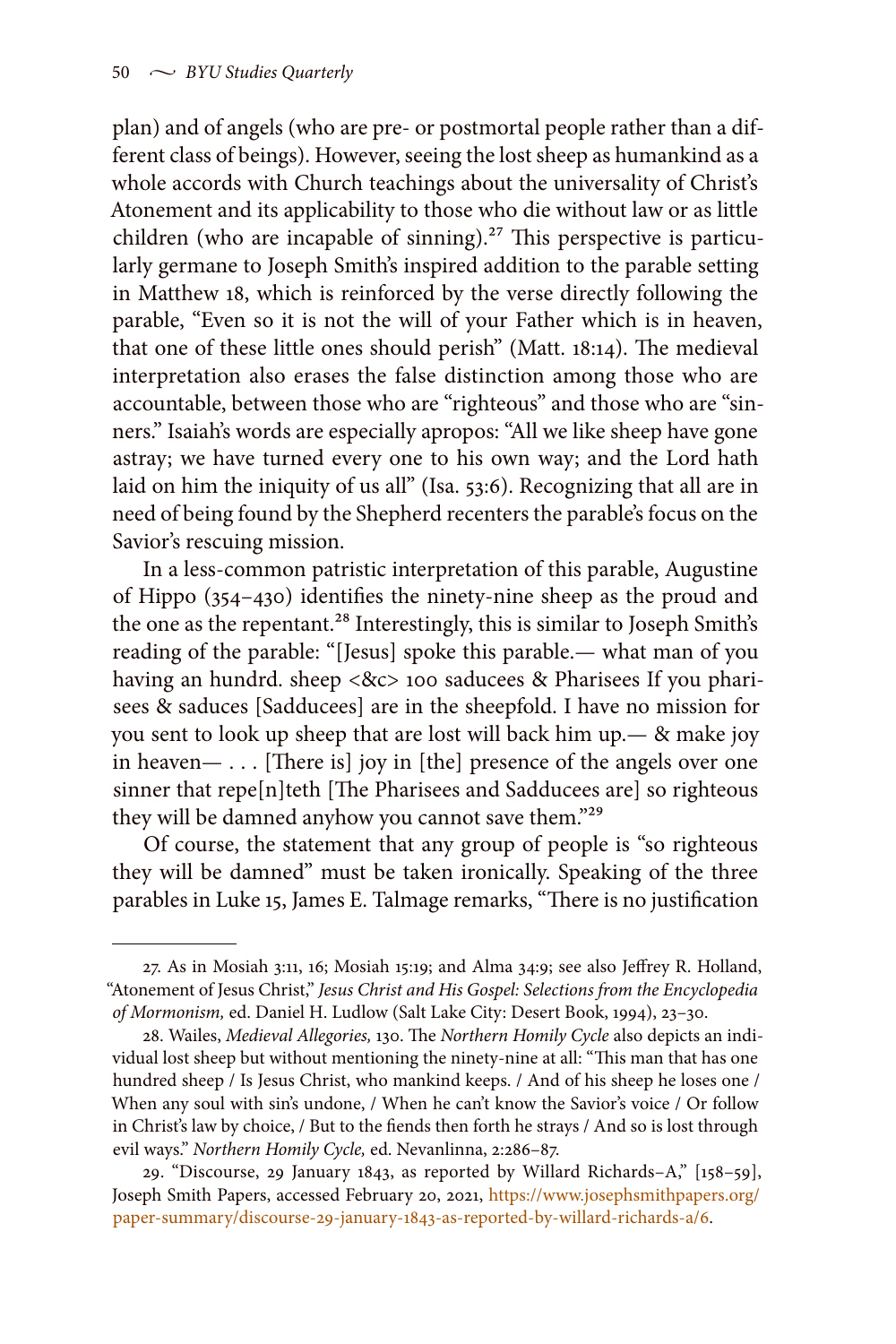for the inference that a repentant sinner is to be given precedence over a righteous soul who has resisted sin." But he also notes that some readers "catch [a] note of just sarcasm in the Master's concluding words" that is, "just persons, which need no repentance" (Luke  $15:7$ ).<sup>30</sup> Barring little children and others who are not accountable—which the Matthew setting of the parable seems to associate with the one lost sheep, not the ninety-nine—those "which need no repentance" simply don't exist, except, perhaps, in these Pharisees' and Sadducees' imaginations. One could plausibly expand Joseph Smith's comment to read, "[They think they are] so righteous [that they need no repentance nor Savior, and therefore] they will be damned anyhow."

One early sixteenth-century homily, without associating the scribes and Pharisees with the ninety-nine sheep, characterizes them in a similar way: "The scribes . . . [are] swollen with human knowledge which is more presumption than cunning: and have no knowledge of the spirit of god. And the Pharisees . . . [are] they that have their justice after the works and the traditions of men and have nothing of the justice of god, which is done by the spirit of god in faith."31 While Augustine and Joseph Smith speak of individuals rather than all humankind, in both of their interpretations it would be better to be a lost sheep than one of the ninety-nine. In fact, whether the lost sheep is interpreted individually or collectively, all of these readings place the ninety-nine outside the scope of Christ's redeeming mission, either because they do not need it (the angels) or because they will not accept it (the proud). $32$ 

<sup>30.</sup> Talmage, *Jesus the Christ,* 295, 298.

<sup>31.</sup> Jacques Lefèvre d'Étaples, *Epistres et Evangiles des cinquante et deux sepmaines de l'an, Readings from the Gospels and Epistles, Translated for Anne Boleyn by Her Brother George,* MS Harley 6561, fol. 131v, British Library, London, spelling modernized. See *Catalog of Illuminated Manuscripts,* The British Library, accessed December 28, 2020, [http://www.bl.uk/catalogues/illuminatedmanuscripts/record.asp?MSID=8826&CollID](http://www.bl.uk/catalogues/illuminatedmanuscripts/record.asp?MSID=8826&CollID=8&NStart=6561) [=8&NStart=6561](http://www.bl.uk/catalogues/illuminatedmanuscripts/record.asp?MSID=8826&CollID=8&NStart=6561). Brad Young notes, however, that not all first-century Pharisees felt this way; there is a significant strain of rabbinic writing that, like this parable, celebrates the recovery of the sinner. Young, *Parables,* 189.

<sup>32.</sup> Two Middle English sermons make this explicit. Both identify the ninety-nine *sheep* as angels, but one extends that reading to the ninety-nine "just persons" (Luke 15:7), explaining, "The angels never sinned and needed no repentance" (MS Additional 40672, fol. 57r, British Library), while the other says, "These people signify not the saints but those who consider themselves righteous like the proud Pharisees" (MS 4, fol. 72r, Longleat House, Warminster, England), both summarized and translated in O'Mara and Paul, *Repertorium,* 469, 2549.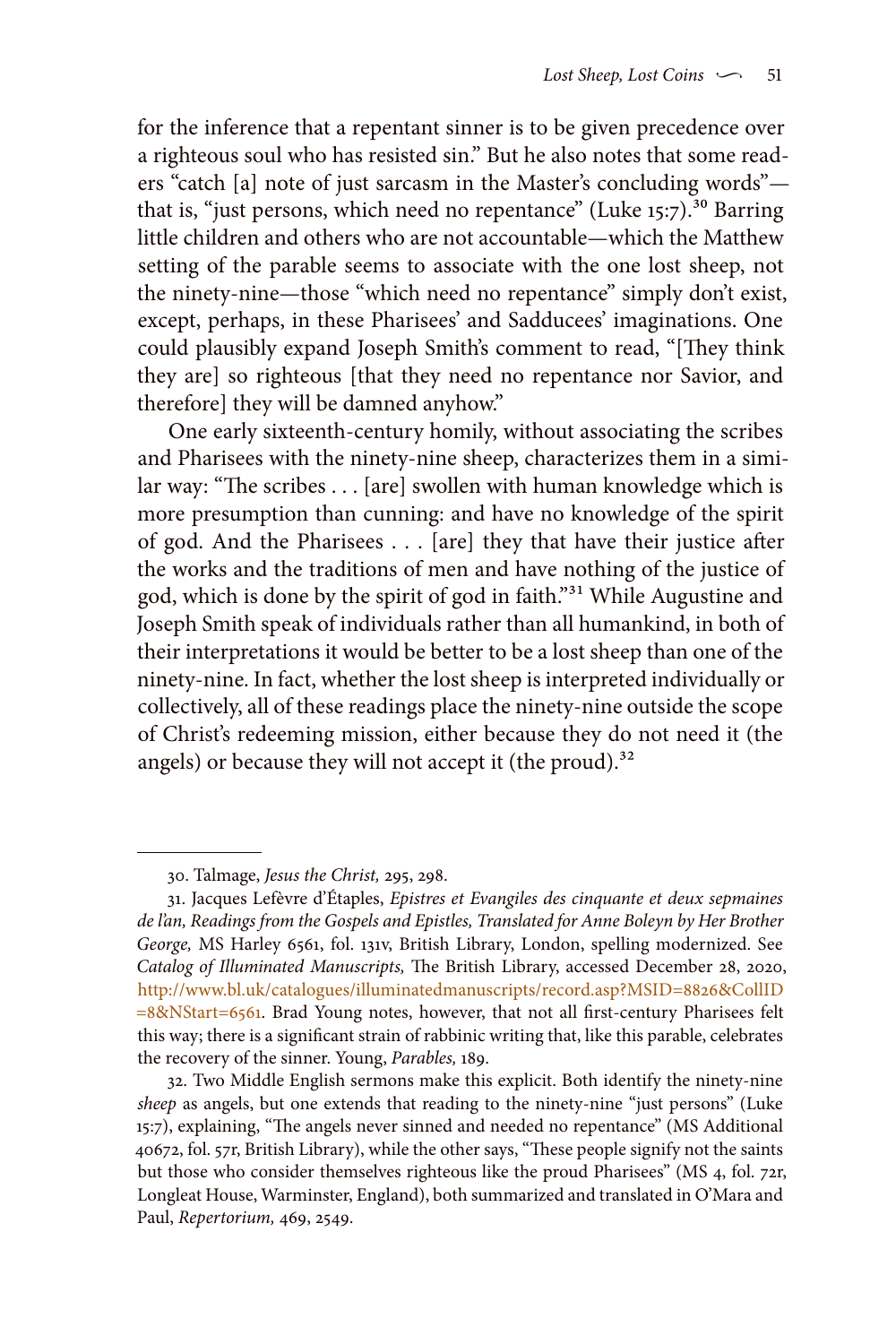#### **The Lost Coin (or Drachma or Groat)**

In the most prevalent patristic and medieval interpretations, the lost coin is treated very much like the lost sheep, as a symbol for (fallen) humankind, while the other nine coins, as Gregory the Great says, represent "the ninefold order of angels." But even more interesting is Gregory's claim (based on Augustine of Hippo's writing) that "since the groat is a coin which bears an image, the woman lost the groat when man, created in the image of God, strayed by sin from this resemblance to his Maker."33 A Middle English homily from the sermon cycle known as *Filius Matris* (*Son of the Mother*) further explains that the ten drachmas represent "nine orders of angels and man that he made after his own image. One he lost (that is to say man) when man by breaking of his commandment went away from the similitude of his creator. . . . And so the drachma that was lost before was found again when the similitude of our creator was found again in man by steadfast faith and admirable works."34 While the concept of being created in the image of God is a simple restatement of Genesis 1:27, the idea that the similitude of God can be lost or found within a person resonates with Alma 5:14, which famously asks, "Have ye received his image in your countenances?" The subsequent verb "engraven" (Alma 5:19) suggests a metal surface such as a coin's face. Augustine notes that the lost coin's effigy belongs to "our emperor," while James E. Talmage speaks of it as "a genuine coin of the realm, bearing the image of the great King."<sup>35</sup>

This reading of the coin's significance is also interesting in light of a discourse by Joseph Smith. Commenting on the image of God in mortals in the context of Genesis 1:27, he said,

After God had created the Heavens and the Earth. He came down and on the sixth day said let us make man in our own image. In whose image[?] In the image of Gods created they them. Male and female: innocent harmless and spotless bearing the same character and the same image as the Gods. And when man fell he did not lose his image but his character still retaining the image of his maker Christ who is

<sup>33.</sup> Gregory the Great, *Parables,* 127–28. The nine orders of angels are traditionally angels, archangels, principalities, powers, virtues, dominions, thrones, cherubim, and seraphim.

<sup>34.</sup> Filius Matris, MS Royal 18 A xvii, fol. 124r., British Library. *Filius Matris* is a late twelfth- or early thirteenth-century Latin sermon cycle with four extant English manuscripts dating to the early fifteenth century.

<sup>35.</sup> Augustine, *On the Psalms,* trans. in Wailes, *Medieval Allegories,* 235; Talmage, *Jesus the Christ,* 295.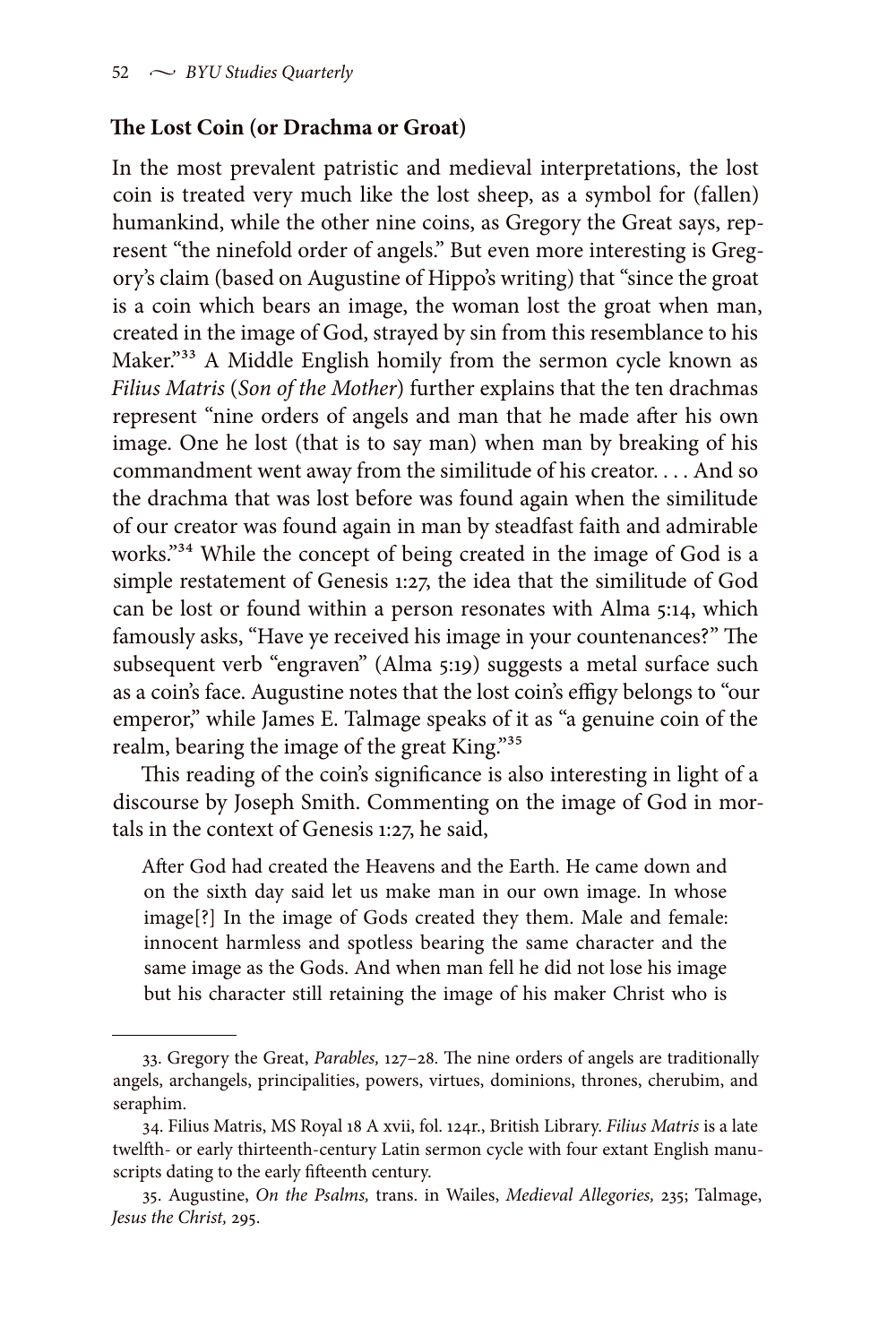the image of man [and] is also the express image of his Father[']s person. . . . And through the atonement of Christ and the resurrection and obedience in the Gospel we shall again be conformed to the image of his Son Jesus Christ, then we shall have attained to the image glory and character of God.<sup>36</sup>

It is notable that the image of God as spoken of in the medieval sermon quoted above appears not to be regained but rather rediscovered within the person.

The significance of the coin's image continued to be acknowledged well into the nineteenth century, even as allegorical interpretation was beginning to fall out of favor. Henry Calderwood, writing about a decade before Adolf Jülicher's anti-allegory tirades, writes that in the coin "has been uniformly recognized an allusion to the image of God in the soul of man." And he sees additional symbolic meaning in the coin's other attributes:

A piece of money *does not lose its value,* though it be for a time lost to its owner. So the intelligent immortal spirit continues to be precious in the sight of God, even when separated from Him by all the distance which sin implies. Yet lost silver is soon *tarnished,* and is the more obscured the longer it continues in neglect. . . . But *lost money is useless while lost.* It continues of the same value; but while lost, its present usefulness is gone. . . . So does God lose the service which man was created to render, and which he would have rendered but for this separation from righteousness.<sup>37</sup>

Interestingly, modern commentators seem to focus more on the coin's value than medieval sermons do, and their understanding of that value varies widely. While some (like Calderwood) see the coin as being of high value intrinsically, to others, such as Alexander Bruce, it is rather the trivial amount of the coin's worth that demonstrates God's care for all his children, no matter how insignificant they may be in the world's eyes.38 However they arrive at it, though, their point is ultimately the same: God values those who are lost—or, to put it in modern revelatory

<sup>36.</sup> James Burgess, Notebook, July 9, 1843, in *The Words of Joseph Smith: The Contemporary Accounts of the Nauvoo Discourses of the Prophet Joseph,* ed. Andrew F. Ehat and Lyndon W. Cook (Provo, Utah: Brigham Young University Religious Studies Center, 1980), 231. My thanks to an anonymous reader for pointing out this quotation.

<sup>37.</sup> Calderwood, *Parables,* 33–34, 37, emphasis in original.

<sup>38.</sup> Bruce, *Parabolic Teaching,* 278. Although Bruce mostly rejects the traditional allegorical meanings, his bringing them up suggests they were still circulating widely.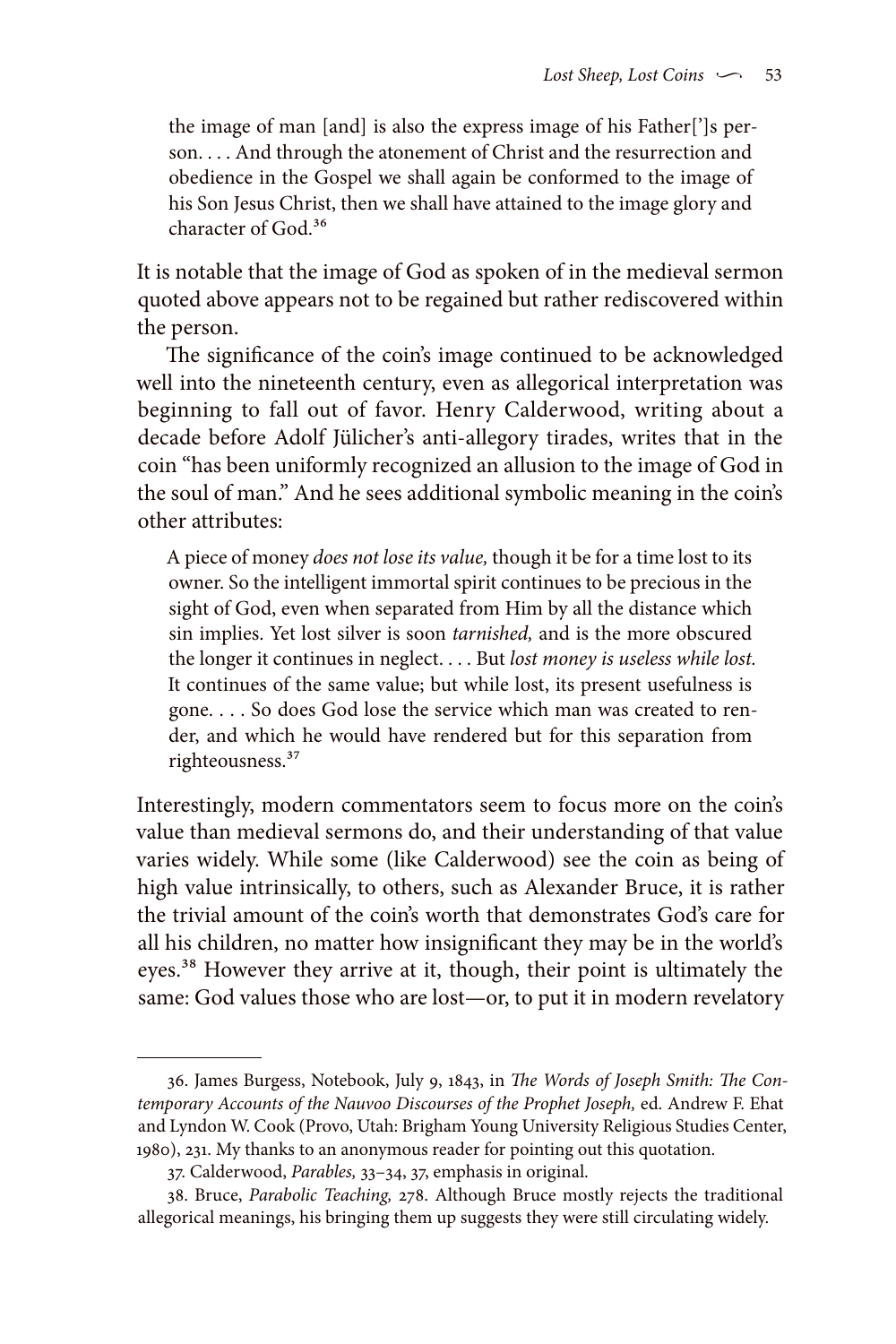terms, "The worth of souls is great in the sight of God" (D&C 18:10). Moreover, these commentaries demonstrate not only that many of the patristic readings had been handed down through the centuries but also that the allegorical method in general opens the parable up to a deeper understanding of the relationship between God and his children.

## **The Shepherd's Shoulders**

Beginning with Ambrose in the fourth century, that the shepherd bears the lost sheep on his shoulders is often tied specifically to the Incarnation and Crucifixion, with the shoulders of the shepherd representing the arms of the cross.<sup>39</sup> Following this tradition, Gregory the Great writes, "He put the sheep upon his shoulders because, taking on himself our human nature, he bore our sins."40 The lost sheep sermon in the Middle English *Mirror* says, "Upon his shoulders he laid man when he was crucified for our sin." The one from the *Filius Matris* collection further explains, "Christ's shoulders are the arms of his cross, on which he was pierced in both body and arms for the love of sinful man, . . . and by love [he] put [the sheep] upon his shoulders, which is to say suffered therefore many pains upon his body."<sup>41</sup> A sixteenth-century homily adds, "And truly he has set us on his holy shoulders when he has taken upon him all our sins on the cross . . . for to bring us unto the celestial flock."42 This powerful visual image links the spiritual rescue described in the parable with the physical act of atonement. And the juxtaposition of lifting the lost sheep and being lifted onto the cross creates a striking symmetry that echoes the Book of Mormon: "And my Father sent me that I might be lifted up upon the cross; and after that I had been lifted up upon the cross, that I might draw all men unto me" (3 Ne. 27:14).

## **The Woman and the Lamp**

Since the sheep and the coins signify the same things in most medieval and patristic interpretations, it is not surprising that the same is

<sup>39.</sup> Saint Ambrose, *Exposito Evangelii Secundum Lucam,* Corpus Christianorum Series, vol. 14 (Turnhout, Belgium: Brepols, 1957), 286–87; see also Wailes, *Medieval Allegories,* 128–31.

<sup>40.</sup> Gregory the Great, *Parables,* 125; intriguingly, this echoes Alma 7:13, which reads, "Nevertheless the Son of God suffereth according to the flesh that he might take upon him the sins of his people."

<sup>41.</sup> *Middle English "Mirror,"* 283; *Filius Matris,* fol. 123r.

<sup>42.</sup> Lefèvre, *Readings from the Gospels,* spelling modernized.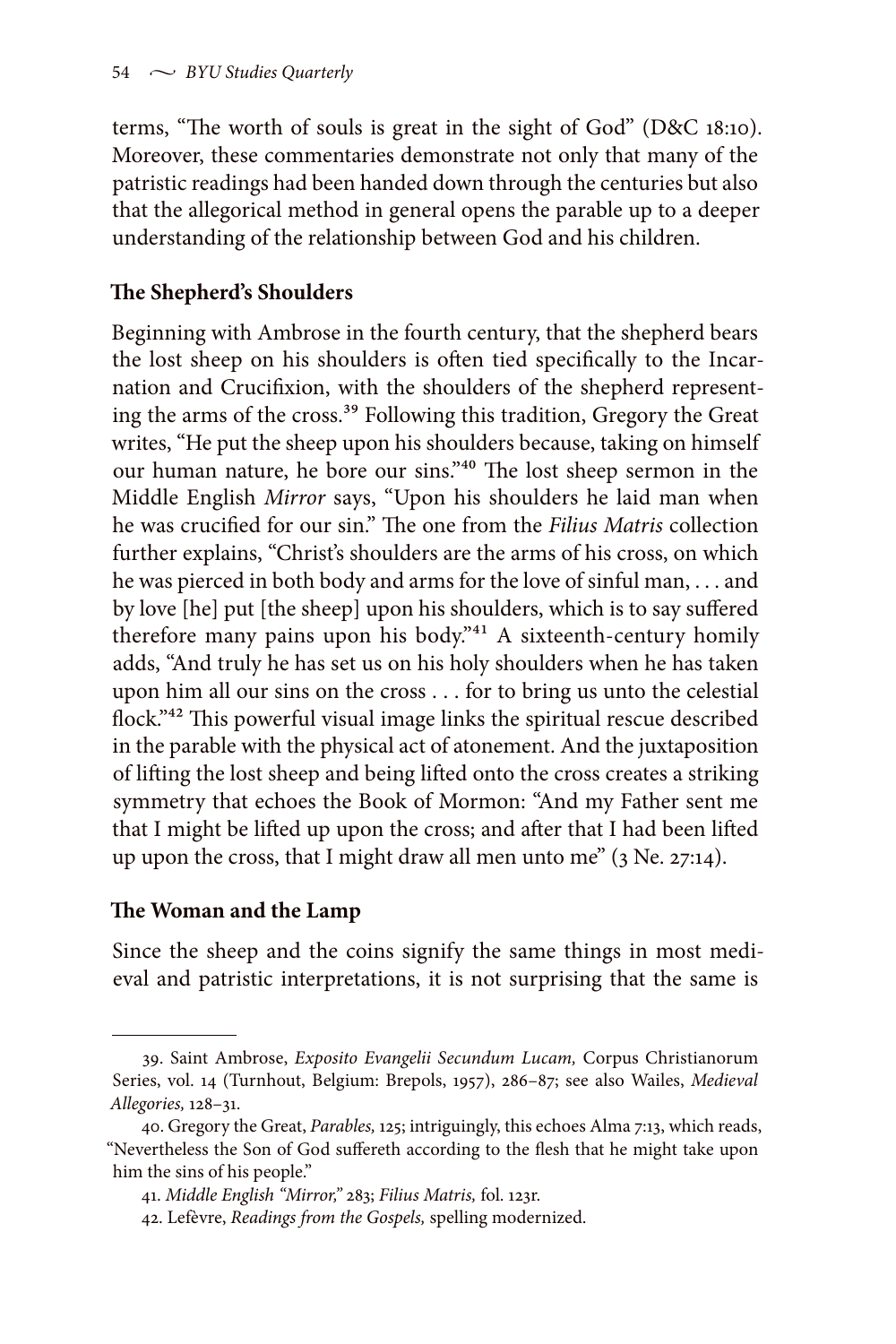

Jesus as the Good Shepherd, Carthage, Tunisia, fourth century, Bardo Museum, Tunis. Courtesy Kent P. Jackson.



Jesus as the Good Shepherd, Athens, fourth century, Byzantine & Christian Museum, Athens. Courtesy Kent P. Jackson.



Jesus as the Good Shepherd, Corinth, fourth century, Byzantine & Christian Museum, Athens. Courtesy Kent P. Jackson.

The similarity between these artworks highlights the consistency of artistic representation in the early Christian world. It is interesting that all of these images date to the fourth century, which is when Jerome first connected the parable of the lost sheep with the Good Shepherd passage, and that John 10 makes no reference to the Good Shepherd carrying the sheep on his shoulders as depicted in these sculptures.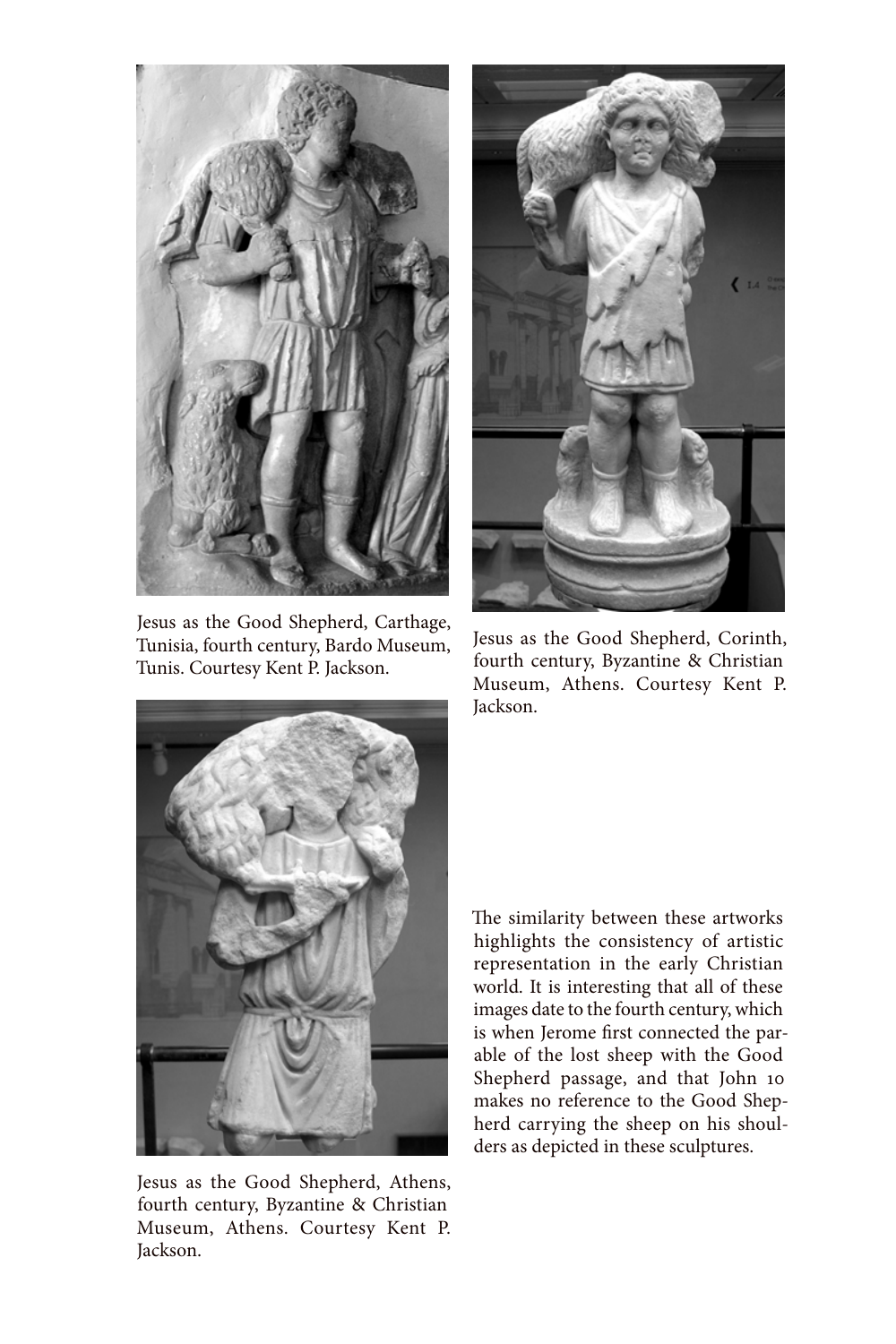generally true of the shepherd and the coins' owner. The *Filius Matris* homily says, "Just as Christ is represented by the shepherd so is he represented by the woman who had ten drachmas."43 While a modern audience might find it odd to see Christ likened to a female figure, this comparison has biblical precedent: Jesus compares himself to a hen who "gathereth her chickens under her wings"—an image that is repeated in both the Book of Mormon and the Doctrine and Covenants.<sup>44</sup> And a well-known passage in Isaiah (also quoted in the Book of Mormon) reads, "Can a woman forget her sucking child, that she should not have compassion on the son of her womb? yea, they may forget, yet will I not forget thee."45 One medieval sermon makes this connection explicitly: Christ "compares himself to a woman" in this parable partly because he "loves humankind more than a mother loves her child."46

The Isaiah passage also gave rise to a Jesus-as-mother motif common in medieval devotional writing from the eleventh century onward, a motif made particularly famous by the late medieval anchorite and visionary Julian of Norwich, who connected the mothering Jesus with wisdom: "Thus in our very mother Jesus our life is grounded in the foreseeing wisdom of himself from without beginning, with the high might of the father and the sovereign goodness of the holy ghost."47 However, one need not go through Julian or even through the image of Jesus as mother in order to get to the connection between Jesus and wisdom or the connection between wisdom and woman. When Gregory the Great says, "This woman [in the parable of the Lost Groat] and the shepherd

47. Julian of Norwich, *A Revelation of Love,* in *The Writings of Julian of Norwich,* ed. Nicholas Watson and Jacqueline Jenkins (University Park: Pennsylvania State University Press, 2006), 321, spelling modernized. The original reads, "Thus in oure very moder Jhesu oure life is grounded in the forseeing wisdom of himselfe fro without beginning, with the hye might of the fader and the sovereyne goodnesse of the holy gost."

<sup>43.</sup> *Filius Matris,* fol. 123v–124r.

<sup>44.</sup> Matthew 23:37; compare Luke 13:34; 3 Nephi 10:4–6; Doctrine and Covenants 10:65; Doctrine and Covenants 29:2; and Doctrine and Covenants 43:24.

<sup>45.</sup> Isaiah 49:15; compare 1 Nephi 21:15.

<sup>46.</sup> MS 4, fol. 71r, Longleat House, summarized and translated in O'Mara and Paul, *Repertorium,* 2549. The sermon adds that the figures of the (male) shepherd and the woman in these two parables further demonstrate that Christ "comes to save both men and women" (fol. 71v, trans. in O'Mara and Paul, *Repertorium,* 2549). Many modern commentators consider this pairing to be one of a number of New Testament "gendered doublets" (van Eck, "Realistic Reading," 6) with a purpose to show the universality of God's love and/or to include women as well as men in the intended audience. See Shafto, *Stories,* 63; Archibald M. Hunter, *Interpreting the Parables* (Philadelphia: Westminster Press, 1960), 60.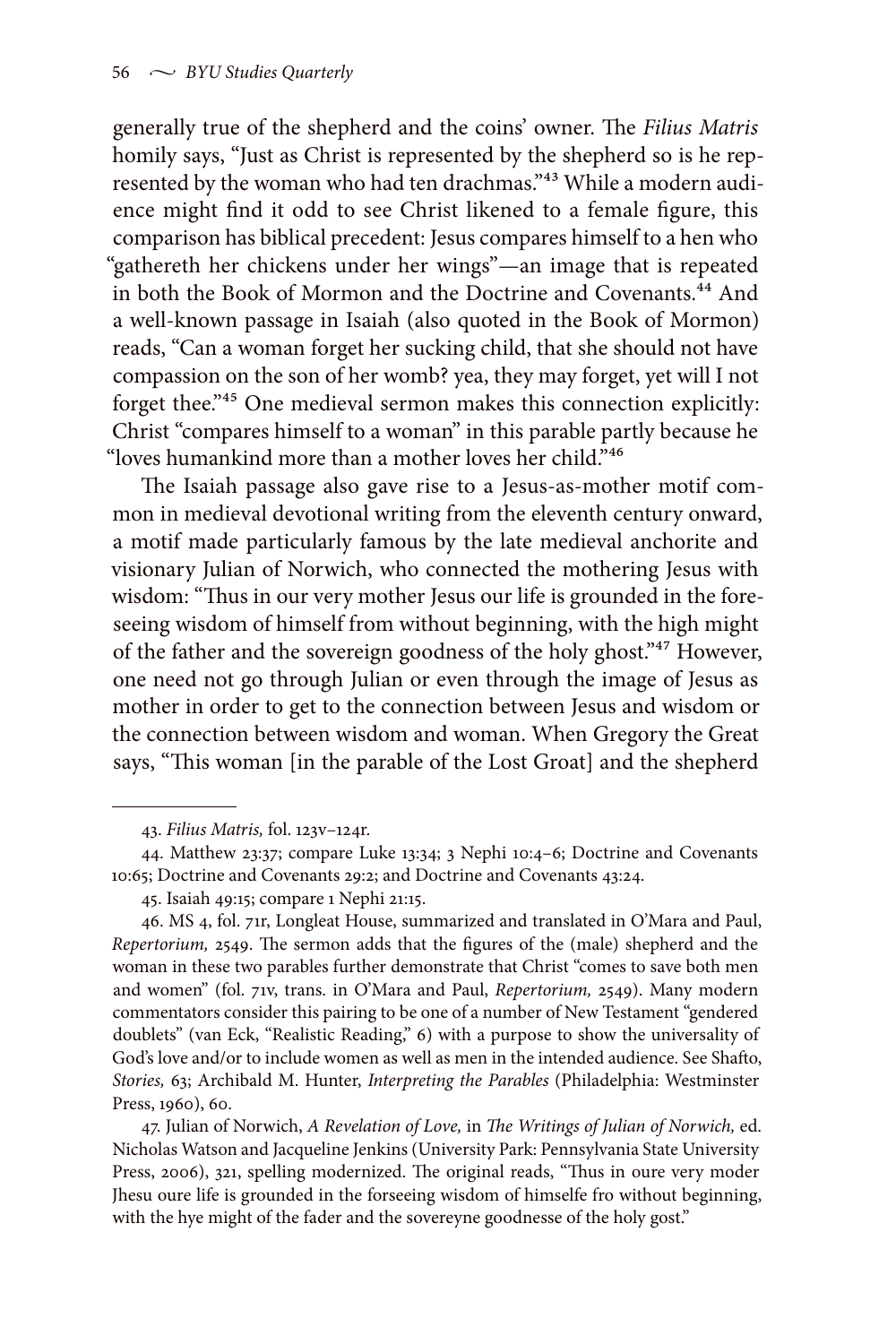have a common significance: for they both stand for God and God's wisdom," the Latin word he uses—*sapentia*—is a feminine noun, and such abstract feminine nouns were often personified as female figures in patristic and medieval writings.<sup>48</sup>

Yet another oft-repeated interpretation of this parable instead aligns the woman with another feminine noun—*Ecclesia,* or the Church, which was often personified as the bride of Christ (see Rev. 21:9). Ambrose, speaking of all three parables in Luke 15, says, "Who are these three, the father [of the lost son], the shepherd, the woman? Who if not God the Father, Christ, and the Church?"49 This tripartite interpretation is picked up in the *Glossa Ordinaria* and in the *Filius Matris* homily, both of which record it alongside the woman-as-Christ reading. The latter says, "And so a shepherd, a woman, & a father are three full good remedies. Christ is the shepherd that brought again the sheep that is to say sinful man to the fold of bliss that it had lost. Holy Church is the woman that seeks the drachma that is to say man's soul by prayer and by preaching & by good example of deeds that betoken the lighting of the lantern and this father is God Almighty that receives each sinful man to grace if he would truly turn himself from sin."<sup>50</sup> The medieval audience did not seem bothered by apparent contradictions in meaning but rather allowed these multiple interpretations to stand side by side, each communicating something of value.

While in the preceding passage the lighting of the lantern is equated to actions taken by the Church, when the woman is seen as Christ and/or God's wisdom, the lamp she holds up is linked to the Incarnation. Augustine explains that the lamp itself is Christ's body, which is "made of clay but shines with the Word."<sup>51</sup> Gregory further compares the "lampstand of [Christ's] body" with the dried-up potsherd of the messianic twenty-second psalm, both representing flesh made of clay and hardened by suffering, and Gregory adds, "Here the light is the divinity made man. . . . God's eternal wisdom, shining for all to see in the miracles he performed on earth, repaired that sin by the light of his

<sup>48.</sup> Gregory the Great, *Parables,* 127.

<sup>49.</sup> Saint Ambrose, *Exposito Evangelii Secundum Lucam,* 87, trans. in Wailes, *Medieval Allegories,* 235.

<sup>50.</sup> *Filius Matris,* fol. 123r.

<sup>51.</sup> Trans. in Wailes, *Medieval Allegories,* 235; compare Mosiah 3:5: "The Lord Omnipotent . . . shall come down from heaven among the children of men, and shall dwell in a tabernacle of clay."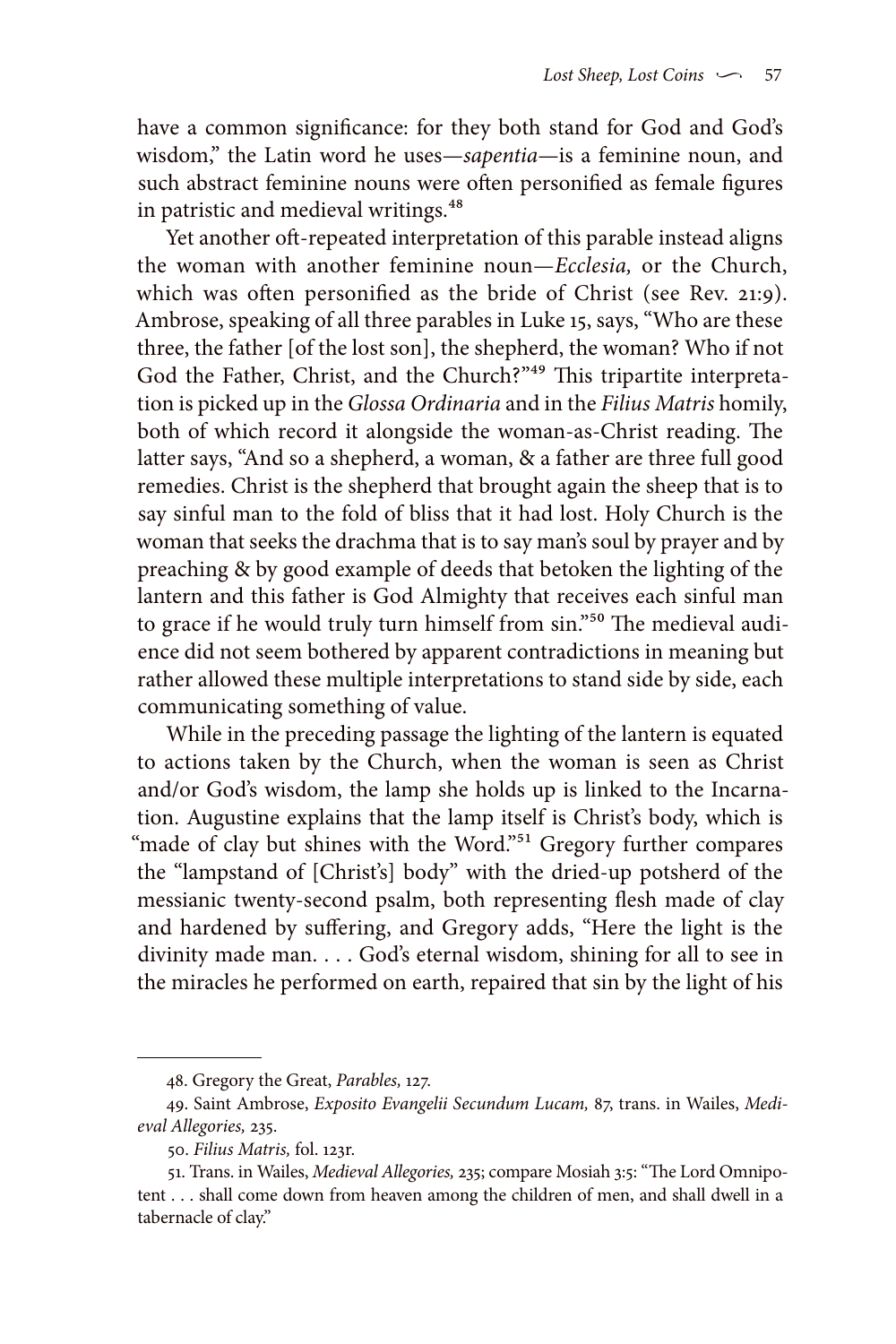bodily presence, as a lamp on a lampstand."52 The *Filius Matris* homily says, "But God's son lighted a lantern to seek man that was lost when he took flesh and blood for man's sake and lighted his manhood quite clearly with the great brightness of his godhood."53 This imagery is not unlike the restored gospel conception of the Light of Christ, which the *Encyclopedia of Mormonism* defines as "the spiritual power that emanates from God to fill the immensity of space and enlightens every man, woman, and child."54 While the Light of Christ exists independently of the Incarnation, both are elements of Christ's mission to redeem a fallen world and reconnect people with God.

#### **Moral Lessons**

Parry and Parry note that parables "contain multiple levels of meaning" that can be revealed to "the righteous who study those messages"; these multiple levels, far from being incompatible, often interlock and strengthen the parables' messages.<sup>55</sup> The restored Church's Bible Dictionary adds, "It is important to distinguish between the interpretation of a parable and the application of a parable. The only true interpretation is the meaning a parable conveyed, or was meant to convey, when first spoken. The application of a parable may vary in every age and circumstance."56 Therefore, while the biblical context of the parables of the lost sheep and the lost coin leads clearly to the interpretation that Jesus came to earth to seek those who are lost through sin or ignorance, the parables may be validly applied in a variety of ways—as indeed they have been over the centuries.

The most common moral application given in medieval sermons is that all should repent. The Middle English *Mirror* says, "Consider, you who hear this lesson. Look how they who are in heaven come to Christ. We must forsake our sins and amend us, and come to God that we may make the angels glad, and that we may come to them and rejoice with them. But none may come to them but through repentance. . . . For God's love, we amend our lives. . . . Nor should we wait so long to repent that we

<sup>52.</sup> Gregory the Great, *Parables,* 127–28.

<sup>53.</sup> *Filius Matris,* fol. 124r.

<sup>54.</sup> C. Kent Dunford, "Light of Christ," in *The Encyclopedia of Mormonism,* ed. Daniel H. Ludlow, 4 vols. (New York: Macmillan, 1992), 2:835.

<sup>55.</sup> Parry and Parry, *Understanding the Parables,* xiii.

<sup>56. &</sup>quot;Parables," *Bible Dictionary,* The Church of Jesus Christ of Latter-day Saints, 2020, [https://www.churchofjesuschrist.org/study/scriptures/bd/parables?lang=eng.](https://www.churchofjesuschrist.org/study/scriptures/bd/parables?lang=eng)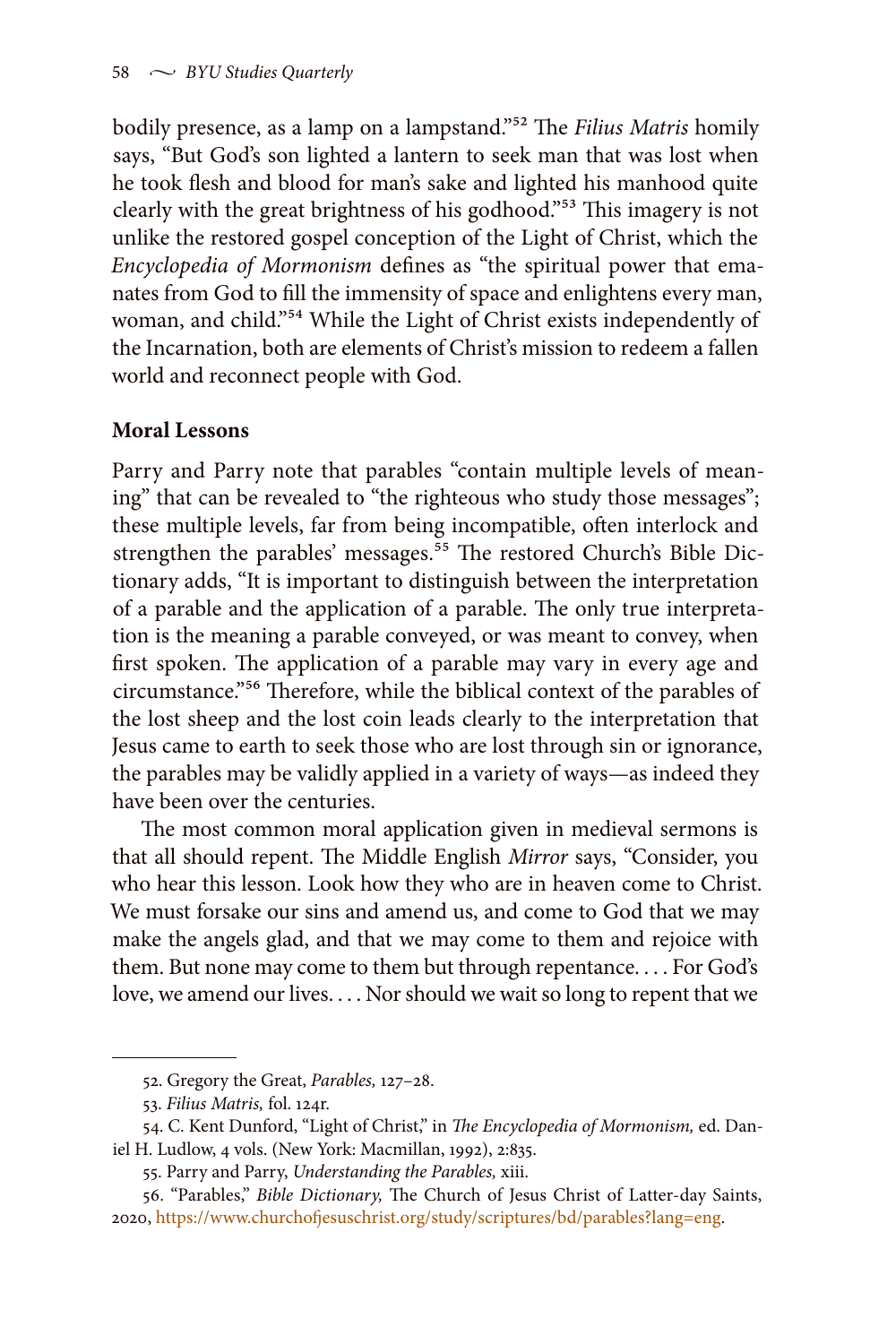never come to him."<sup>57</sup> To this central message is often added the importance of having faith and living righteously. The *Filius Matris* homily, for example, explains that as "Christ's meek sheep" we should "hold ourselves innocent in living"; as "Christ's drachmas" we should "hold our full price" through "the foundation of true belief"; and (referring to the parable of the lost son) as "Christ's children" through true penance, "now is the time of turning again, now is the time of penance, and now is the time of amending."58 The importance of real repentance is also underscored; this homily contrasts the sincere contrition of Mary Magdalene and Zacchaeus with the flawed penance of Esau, Saul, and David, while Gregory the Great notes that the penitent must not only regret past sins but refrain from committing more.<sup>59</sup> As a group, these sermons depict the urgency of repenting and coming to Christ.<sup>60</sup>

Another common application found in these early homilies is that none should judge, though this is usually based on the parables' frame, where Jesus eats with sinners, rather than on the parables themselves: "Those who are motivated by a false sense of justice, usually despise others and have no pity for the weak. Through their presumption in thinking themselves sinless, they sink lower than those whom they disdain. The pharisees were men of this type."<sup>61</sup> Another homily asks, "Why should any complain that the simple, the poor sinners, and the publicans should receive this divine consolation? Truly our gospel will not in any wise that it should be so." And the Middle English *Mirror* poses a similar rhetorical question—"Is it right and fitting to refuse them that Jesus takes to himself?"—and then broadens this thought almost to the point of the modern missionary application: "But man ought to draw the sinful to do good first with love, not to love his deeds but to chastise him, not only to entice him to do good, but to preach to him and to feed him."<sup>62</sup> Here the reference seems to reach beyond Jesus's

61. Gregory the Great, *Parables,* 123–24.

<sup>57.</sup> *Middle English "Mirror,"* 284.

<sup>58.</sup> *Filius Matris,* fol. 124r.

<sup>59.</sup> Gregory the Great, *Parables,* 139–40; *Filius Matris,* fol. 123r.

<sup>60.</sup> One fascinating Middle English sermon for the first Sunday after the Octave of Epiphany, which uses Luke 2:42–52 as its primary text (where Mary and Joseph seek the boy Jesus and find him in the temple), includes an unusual role reversal: "Christ should be sought . . . as energetically as the shepherd for his lost sheep or the woman for her lost coin." MS 392, fol. 165r, Lambeth Palace Library, London, summarized and translated in O'Mara and Paul, *Repertorium,* 1543.

<sup>62.</sup> Lefèvre, *Readings from the Gospels,* fol. 132r; *Middle English "Mirror,"* 282.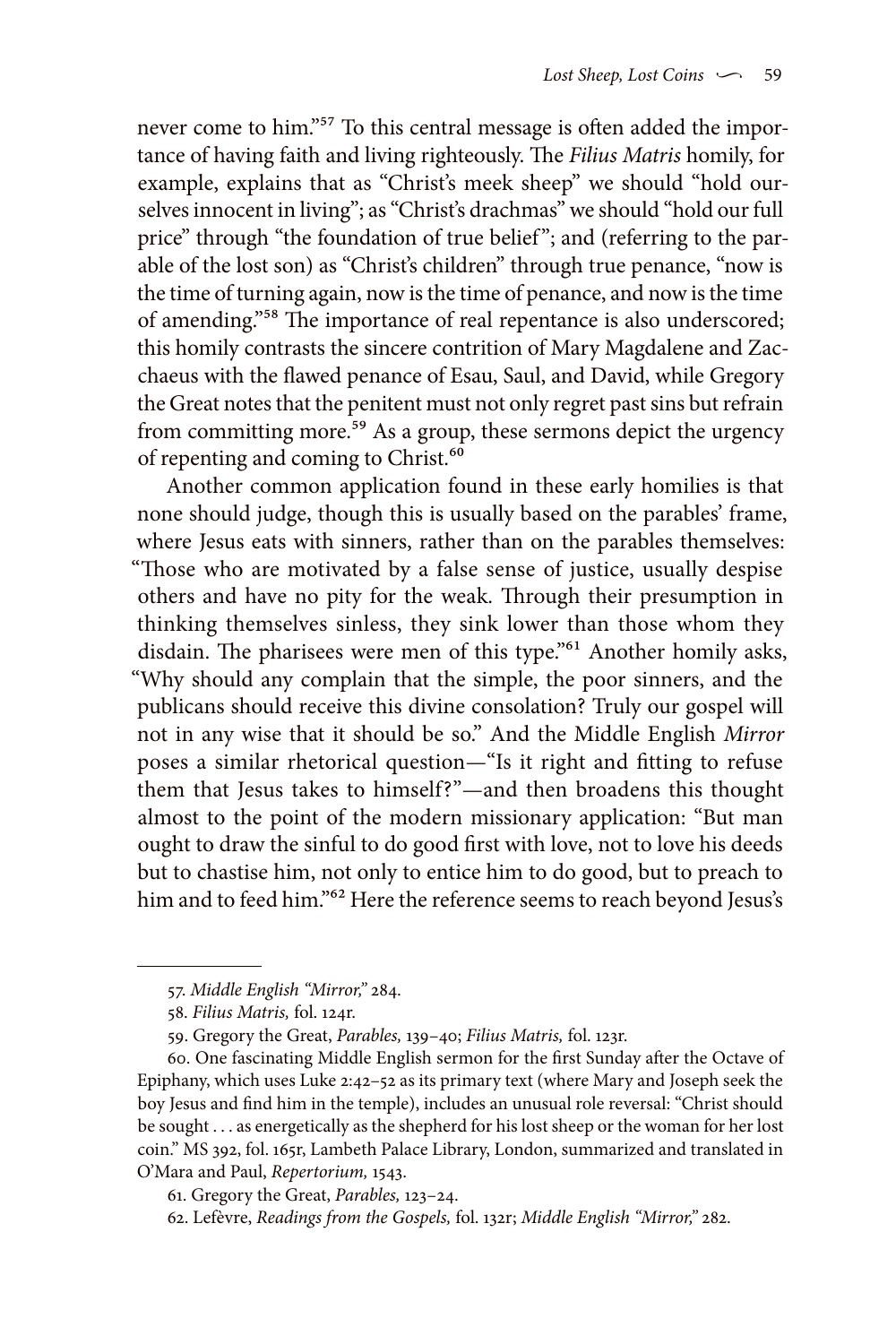eating with sinners to his feeding the multitudes in Galilee and beyond acquiescing with Jesus's actions to following them.

As mentioned above, the juxtaposition of the parable of the lost sheep with Jesus's plea to "feed my sheep" in John 21 makes it easy to extend the ministerial applications of the frame to the parable itself. This moral lesson may well have been influenced by Mary B. Wingate's hymn "Dear to the Heart of the Shepherd," which was first published in 1899.<sup>63</sup> Though Wingate herself was Baptist, the hymn was quickly adopted by both the Reorganized Church of Jesus Christ of Latter-day Saints (now Community of Christ) and The Church of Jesus Christ of Latter-day Saints: it appeared in the RLDS collection *Zion's Praises* in 1903 and was added to the second edition of *Songs of Zion,* published by the Missions of The Church of Jesus Christ of Latter-day Saints, in 1912.<sup>64</sup> Its first three verses put Christ in the role of the shepherd, but the focus is changed by Christ's question at the end of the third ("Will you not seek for my lost ones?") and the answer in the fourth verse ("Yes, blessed Master, we will! Make us thy true under-shepherds"). Karen Lynn Davidson writes, "Though it might be assumed that the hymn would conclude with a call to all straying sheep to return to the fold, it is instead a call to the followers of Jesus to seek out those who are lost."<sup>65</sup> The enduring popularity of this hymn within The Church of Jesus Christ of Latter-day Saints may well simultaneously reflect and reinforce this particular moral application, so well attested in Church magazines and manuals<sup>66</sup>

<sup>63.</sup> W. J. Kirkpatrick, J. L. Hall, and H. L. Gilmour, eds., *Gospel Praises: For Use in Meetings of Christian Worship* (Philadelphia: Hall Mack, 1899), no. 100, [https://hymnary](https://hymnary.org/hymn/GPUM1899/100) [.org/hymn/GPUM1899/100](https://hymnary.org/hymn/GPUM1899/100).

<sup>64.</sup> *Zion's Praises* (Lamoni, Iowa: Herald Publishing House, 1903), no. 88; *Songs of Zion: A Collection of Choice Songs Especially Selected and Arranged for the Home and for All Meetings, Sunday Schools, and Gatherings of Elders and Saints in the Mission Field,* 2nd ed. (Chicago: Missions of The Church of Jesus Christ of Latter-day Saints, 1912), no. 243; see "Dear to the Heart of the Shepherd," SingPraises.net, updated December 23, 2020, <https://singpraises.net/texts/221/dear-to-the-heart-of-the-shepherd>. The hymn appears as number 221 in the hymnbook currently used by the restored Church. *Hymns* (Salt Lake City: The Church of Jesus Christ of Latter-day Saints, 1985). Mary B. (Rich) Wingate's obituary provides her dates (1845–1933) and her denomination. *The Springfield Daily Republican,* May 13, 1933, 4, GenealogyBank Historical Newspaper Obituaries, 1815–2011, *FamilySearch,* [https://www.familysearch.org/ark:/61903/1:1:Q5QL-98ZZ.](https://www.familysearch.org/ark:/61903/1:1:Q5QL-98ZZ)

<sup>65.</sup> Karen Lynn Davidson, *Our Latter-day Hymns: The Stories and Messages* (Salt Lake City: Deseret Book, 1988), 233.

<sup>66. &</sup>quot;Dear to the Heart of the Shepherd" does not appear in the current Community of Christ hymnal.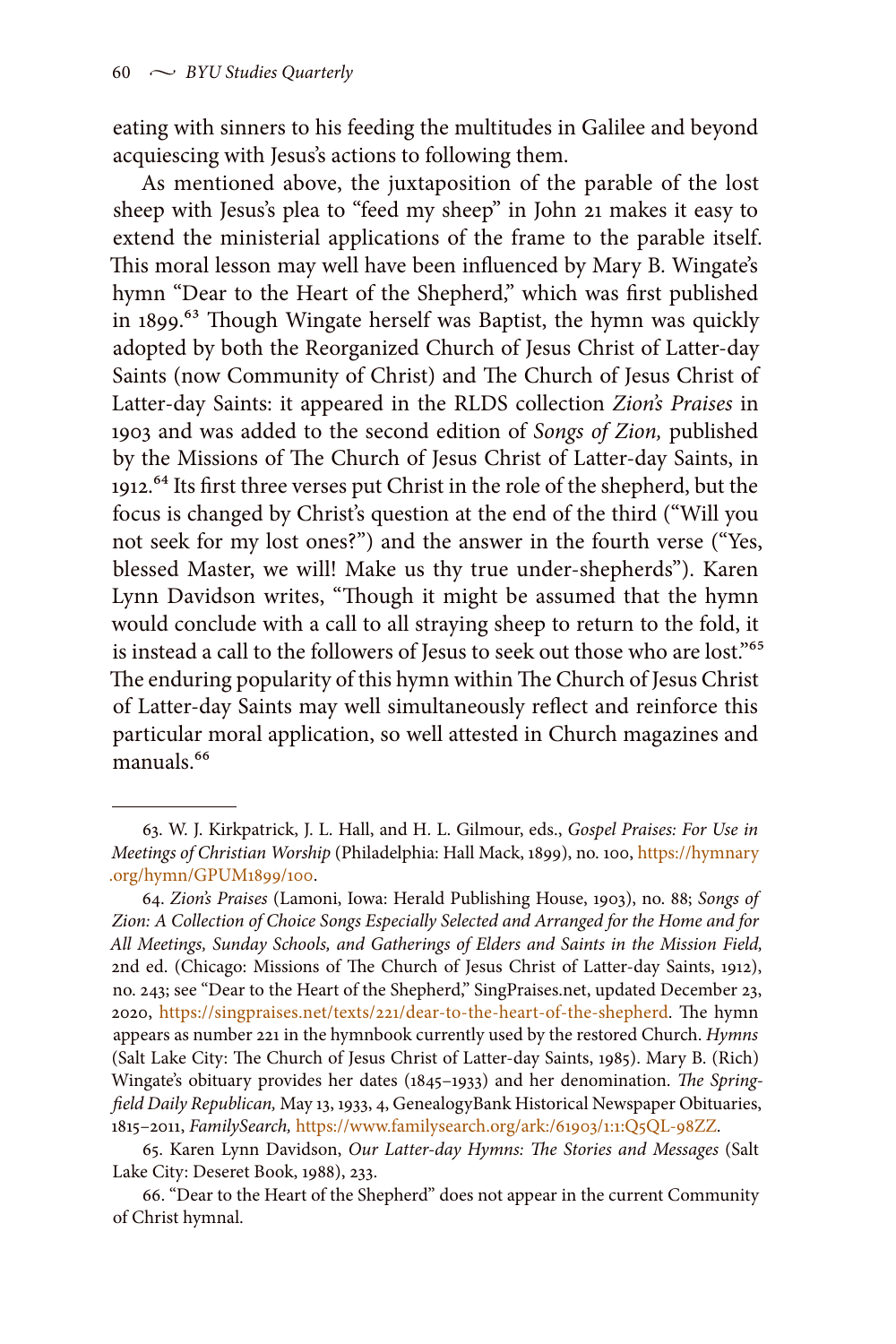Some modern commentators, however, see the ministerial or evangelical moral exclusively in the parable of the lost coin. Henry Calderwood, for example, writes that the message of this parable (but not those of the lost sheep or lost son) is that "the common and constant task of His believing people" is to "seek to save others who were lost."<sup>67</sup> Calderwood distinguishes this parable from the others because the woman, unlike the shepherd or the father, bears responsibility for losing the coin and therefore cannot (in his view) represent Christ. Rather than simply reiterating the parable of the lost sheep, which is about Christ's saving mission, in this reading the parable of the lost coin speaks of the Church's role in continuing his work.<sup>68</sup> And while Halford Edward Luccock, writing in the early twentieth century, applies the evangelical lesson to both parables, he claims that "the Lost Coin adds the idea that we are not only necessary to God's love but also to his purposes." In describing the woman sweeping her house to look for the coin, he further calls attention to contemporary social issues, such as "the payment of wages below a living standard, the traffic in things which debase and debauch men," child labor, exploitative company stores, and other unfair working conditions.69 Few commentators are as sociologically specific in their readings of the parable's housecleaning, but many agree that this action suggests significant effort and disruption.

In the same conference talk with which this essay begins, President David O. McKay seems likewise to differentiate between the parables in Luke 15, explicitly directing one-third of his remarks to Church leaders and the other two-thirds to the general membership, though with an emphasis on prevention rather than rescue. The one-third relates to the parable of the lost coin and leaders' responsibility to "guard these precious souls"; in applying the other two parables, he tells potential lost sheep and prodigal sons not to wander or to give way to riotous living.<sup>70</sup> It should be acknowledged, however, that both Luccock and President McKay reblur these boundaries elsewhere in their remarks.

<sup>67.</sup> Calderwood, *Parables,* 40.

<sup>68.</sup> Calderwood, *Parables,* 38–42. The medieval interpretation of the lighting of the woman's lamp in the parable of the lost coin as the prayers, preaching, and good example of the Church also implies a moral application that values doing those things, even if the homily doesn't make that tropological move explicit.

<sup>69.</sup> Halford E. Luccock, *Studies in the Parables of Jesus* (New York and Cincinnati: Methodist Book Concern, 1917), 14, 16.

<sup>70.</sup> McKay, in *One Hundred Fifteenth Annual General Conference,* 122.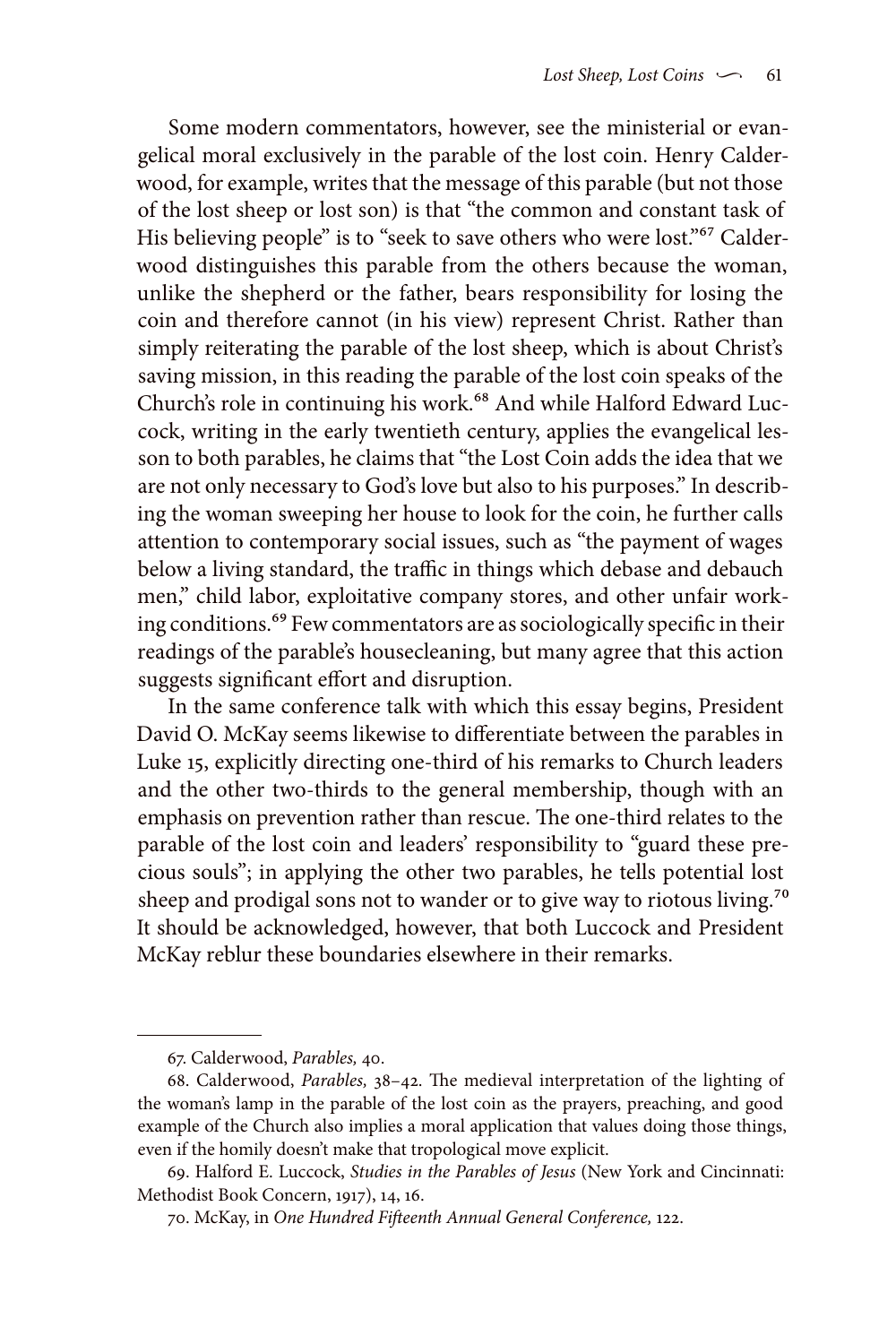G. R. H. Shafto, on the other hand, rejects not only the distinction between these parables but also applications that redirect attention away from the central characters of the woman and the shepherd. He asserts that both parables focus on God's loss (rather than the sheep's or the coin's), *his* search, and *his* joy at the recovery of that which has been lost: "The pictures of anxious search disclose the fact of God's love for us, and that that love is personal. . . . Recovery of the lost brings its own joy; so the owner seeks for it—and does not expect or wait for the lost thing to seek him. The initiative rests with God. That is one explanation of the Incarnation."71 Similarly, Gregory the Great says, speaking of the shepherd's comments to his friends and neighbors (which Gregory interprets as angels), "It is noteworthy that he does not say: 'Rejoice with the sheep restored,' but, 'Rejoice with me,' because his joy is our life and when we are restored to heaven, the fullness of his joy will be achieved." The Middle English *Mirror* and the *Northern Homily Cycle* (in both its expanded and unexpanded versions) also highlight the joy of both God and heaven at the sinner's repentance.<sup>72</sup> Intriguingly, modern revealed scripture seems to speak more clearly about divine joy than does the Bible (except in these parables), as expressed by the lord of the vineyard in Zenos's allegory of the olive trees and by the resurrected Jesus during his visit to the Lamanites and Nephites and in revelations to Joseph Smith, both in general ("How great is his joy in the soul that repenteth!") and in particular (speaking of Warren A. Cowdery).<sup>73</sup>

Interestingly, each of the three major strains of moral application discussed above aligns with the perspective of different characters in these

<sup>71.</sup> Shafto, *Stories,* 66. Some medieval sermons similarly link the thorough search for the coin to Christ's humanity or crucifixion (MS Additional 40672, fol. 57r, British Library; MS G.22, fol. 7v, St. John's College, Cambridge, England; and MS 4, fol. 71v, Longleat House, all summarized in O'Mara and Paul, *Repertorium,* 105, 469, 2549). These sermons also reflect the frequent substitution of *evertit* (turn upside down) for *everrit* (sweep) in early Latin renderings of Luke 15:8 (Wailes, *Medieval Allegories,* 234).

<sup>72.</sup> Gregory the Great, *Parables,* 125; *Middle English "Mirror,"* 284; *Northern Homily Cycle,* ed. Nevanlinna, 2:287; and *The Northern Homily Cycle* (unexpanded version), MS Gg. v. 31 fol. 96v, Cambridge University Library, Cambridge, England. The last of these can be (loosely) translated, "But if this man from sin arises, / And with penance becomes righteous, / Then Jesus finds his sheep, I think, / And for that find is tickled pink, / And calls his saints to gather round / And bids them make their joy resound." In the first two, the angels are double-cast as the friends and neighbors and the ninety-nine sheep.

<sup>73.</sup> Jacob 5:60; 3 Nephi 17:20; Doctrine and Covenants 18:13; 106:6. The worth-ofsouls passage in Doctrine and Covenants 18 parallels these parables in that it progresses from the worth of souls to the Atonement and God's joy in the repentant (vv. 10–13). Only thereafter is the missionary application given (vv. 14–16).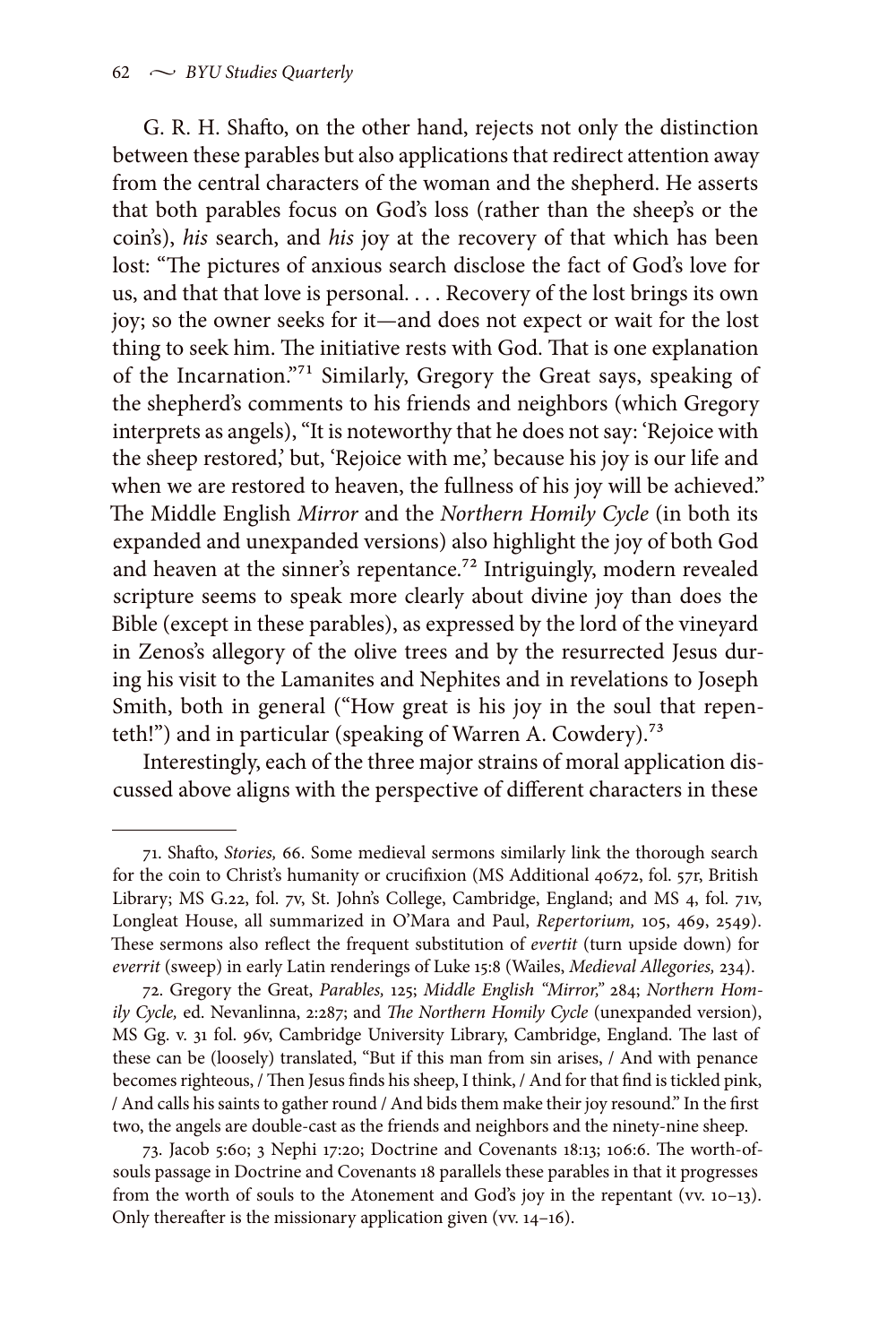parables, and each, given recent teachings on ministering, eliminating prejudice, and daily repentance, has particular relevance to members of The Church of Jesus Christ of Latter-day Saints.<sup>74</sup> The message to seek those who are lost takes the viewpoint of the shepherd and the woman, while the application of accepting all who repent into full fellowship fits the role of the rejoicing friends and neighbors (and opposes the position of the scribes and Pharisees who prompted the parables). Finally, putting oneself in the place of the sheep or the coin emphasizes the need for personal repentance. When combined with the allegory of the Good Shepherd—"My sheep hear my voice, and I know them, and they follow me" (John 10:27)—it also reflects President Russell M. Nelson's constant call to "hear Him."75 Moreover, all of these moral lessons rely on the Savior's saving mission, without which there would be no repentance, no ministering, and no joy in heaven (or on earth).

In short, these brief parables of the lost sheep and the lost coin—ten verses total—carry a multiplicity of meanings. Most of these varied applications, from the need to repent to the need to accept and seek out the repentant, are not only justifiable but valuable; however, the truest, most basic interpretation is the one that testifies that Jesus Christ is the Savior. Furthermore, the long tradition of allegorical explication that stretches from patristic and medieval writings into the nineteenth century and beyond does not detract from that basic interpretation but rather enriches it. The Middle English *Filius Matris* sermon provides a pair of clear and simple summaries: "Christ is the shepherd that brought again the sheep: which is to say sinful man to the fold of bliss that it had lost"; "and so the drachma that before was lost was found again when the similitude of our creator was found again in man."76 Certainly these early interpretations

<sup>74.</sup> See, for example, Russell M. Nelson, "Ministering," *Ensign* 48, no. 5 (May 2018): 100; Bonnie H. Cordon, "Becoming a Shepherd," *Ensign* 48, no. 11 (November 2018): 75; Stevenson, "Shepherding Souls," 110; Quentin L. Cook, "Hearts Knit in Righteousness and Unity," *Ensign* 50, no. 11 (November 2020): 18–21; Dallin H. Oaks, "Love Your Enemies," *Ensign* 50, no. 11 (November 2020): 28–29; Gerrit W. Gong, "All Nations, Kindreds, and Tongues," *Ensign* 50, no. 11 (November 2020): 38; William K. Jackson, "The Culture of Christ," *Ensign* 50, no. 11 (November 2020): 49; Sharon Eubank, "By Union of Feeling We Obtain Power with God," *Ensign* 50, no. 11 (November 2020): 57; Russell M. Nelson, "Let God Prevail," *Ensign* 50, no. 11 (November 2020): 94; Dale G. Renlund, "Do Justly, Love Mercy, and Walk Humbly with God," *Ensign* 50, no. 11 (November 2020): 111; and Russell M. Nelson, "We Can Do Better and Be Better," *Ensign* 49, no. 5 (May 2019): 67–69.

<sup>75.</sup> Russell M. Nelson, "Hear Him," *Ensign* 50, no. 5 (May 2020): 88–92. 76. *Filius Matris,* fols. 123r, 124r.